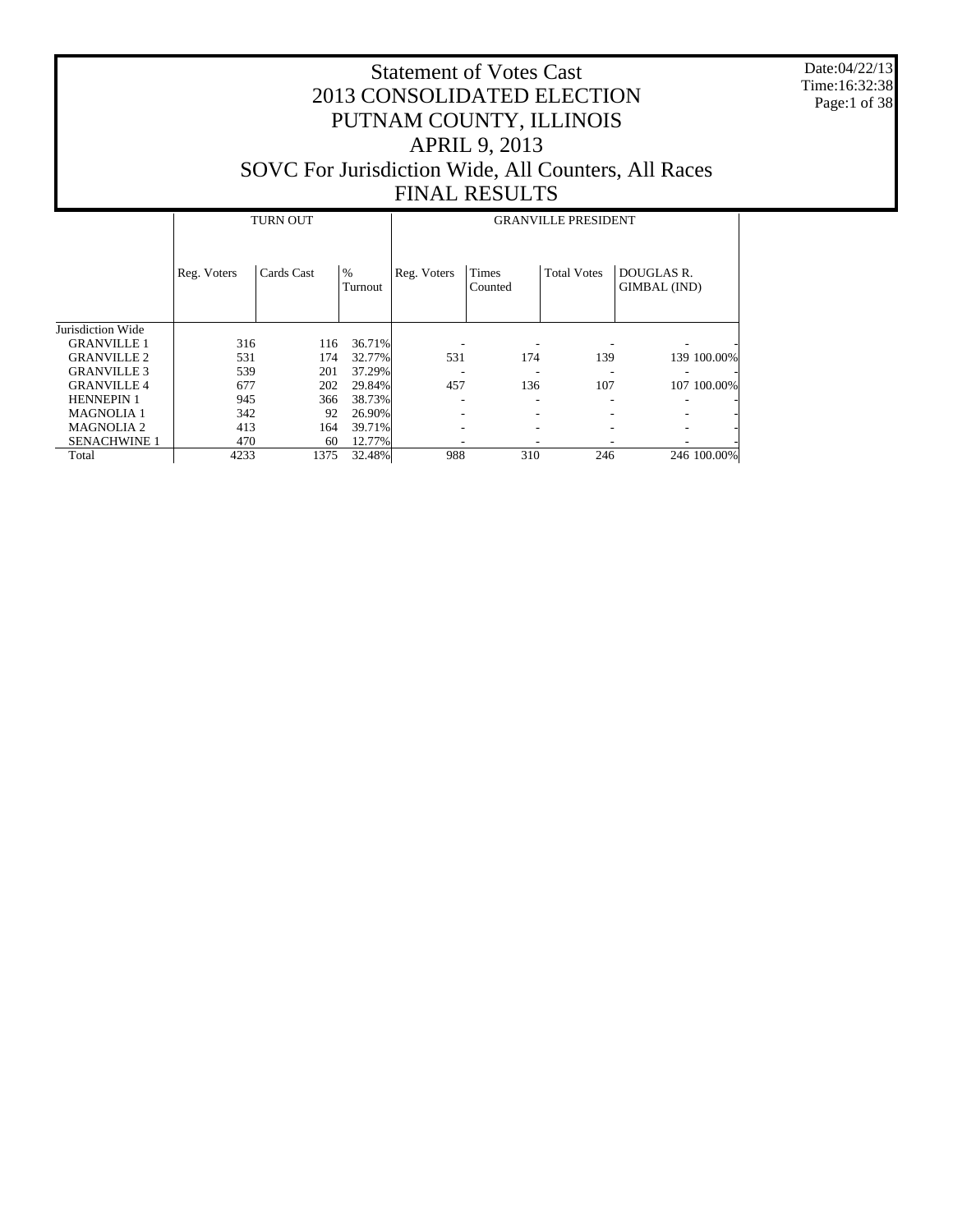| <b>Statement of Votes Cast</b>                      |
|-----------------------------------------------------|
| 2013 CONSOLIDATED ELECTION                          |
| PUTNAM COUNTY, ILLINOIS                             |
| <b>APRIL 9, 2013</b>                                |
| SOVC For Jurisdiction Wide, All Counters, All Races |
| <b>FINAL RESULTS</b>                                |

Page:2 of 38

Date:04/22/13 Time:16:32:38

#### Jurisdiction Wide GRANVILLE 1 GRANVILLE 2 GRANVILLE 3 GRANVILLE 4 HENNEPIN 1 MAGNOLIA 1 MAGNOLIA 2 SENACHWINE 1 Total Reg. Voters Times Counted Total Votes | ROY A. LECKONBY | RANDY BORIO (IND) (IND) TINA BERGEN (IND) KATHLEEN FESCENMEYER (IND) GRANVILLE VILLAGE TRUSTEE - - - - - - - - - - - 531 174 395 89 22.53% 106 26.84% 115 29.11% 85 21.52% - - - - - - - - - - - 457 136 293 71 24.23% 91 31.06% 81 27.65% 50 17.06% - - - - - - - - - - - - - - - - - - - - - - - - - - - - - - - - - - - - - - - - - - - - 988 310 688 160 23.26% 197 28.63% 196 28.49% 135 19.62%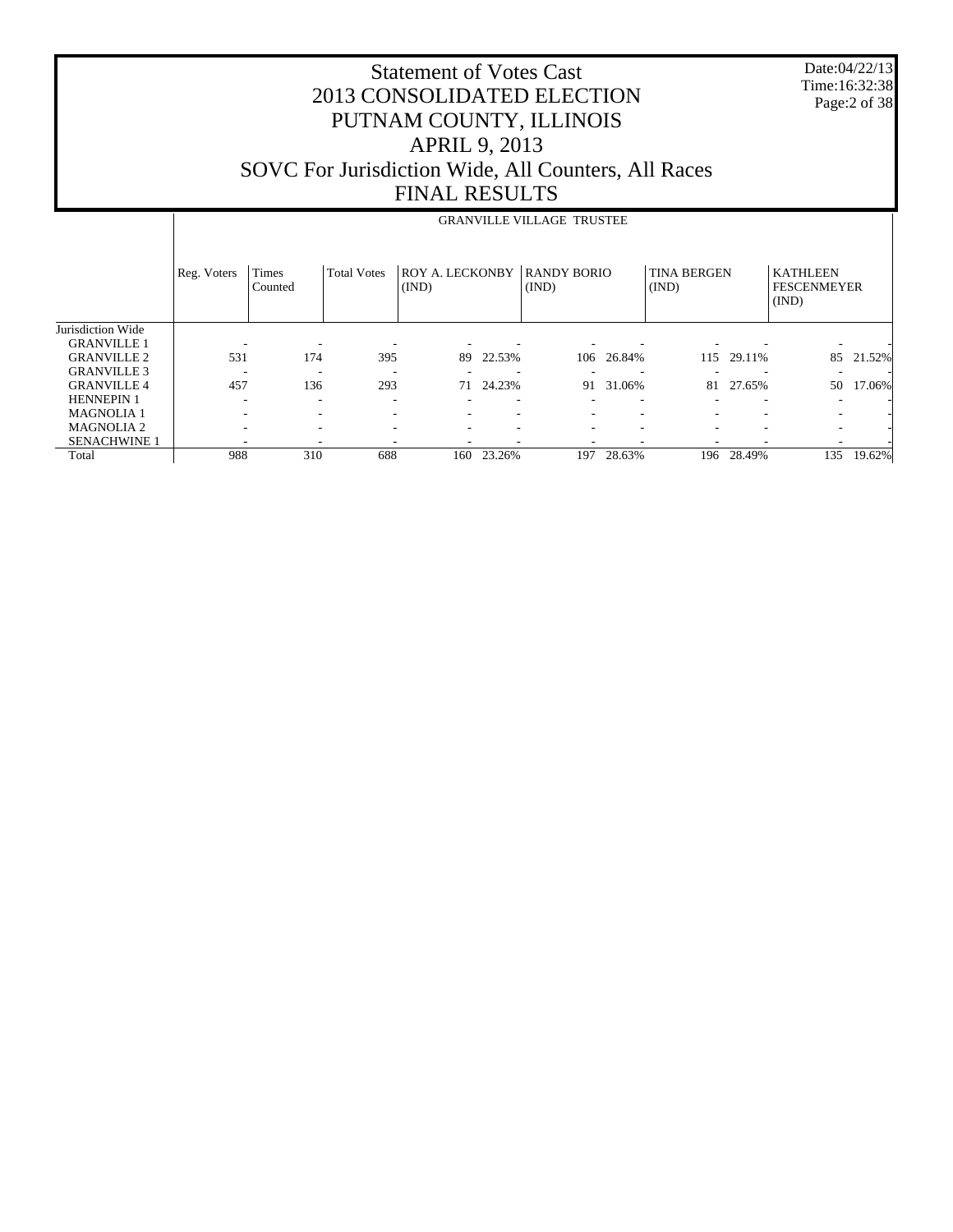Date:04/22/13 Time:16:32:38 Page:3 of 38

## Statement of Votes Cast 2013 CONSOLIDATED ELECTION PUTNAM COUNTY, ILLINOIS APRIL 9, 2013 SOVC For Jurisdiction Wide, All Counters, All Races FINAL RESULTS

Τ

|                     | Reg. Voters | <b>Times</b><br>Counted | <b>Total Votes</b> | <b>KEVIN COLEMAN</b><br>(IND) |             |
|---------------------|-------------|-------------------------|--------------------|-------------------------------|-------------|
| Jurisdiction Wide   |             |                         |                    |                               |             |
| <b>GRANVILLE 1</b>  |             |                         |                    |                               |             |
| <b>GRANVILLE 2</b>  |             |                         |                    |                               |             |
| <b>GRANVILLE 3</b>  |             |                         |                    |                               |             |
| <b>GRANVILLE 4</b>  |             |                         |                    |                               |             |
| <b>HENNEPIN 1</b>   | 560         | 249                     | 208                |                               | 208 100.00% |
| <b>MAGNOLIA 1</b>   |             |                         |                    |                               |             |
| <b>MAGNOLIA2</b>    |             |                         |                    |                               |             |
| <b>SENACHWINE 1</b> |             |                         |                    |                               |             |
| Total               | 560         | 249                     | 208                |                               | 208 100.00% |

 $\overline{\phantom{a}}$ 

HENNEPIN PRESIDENT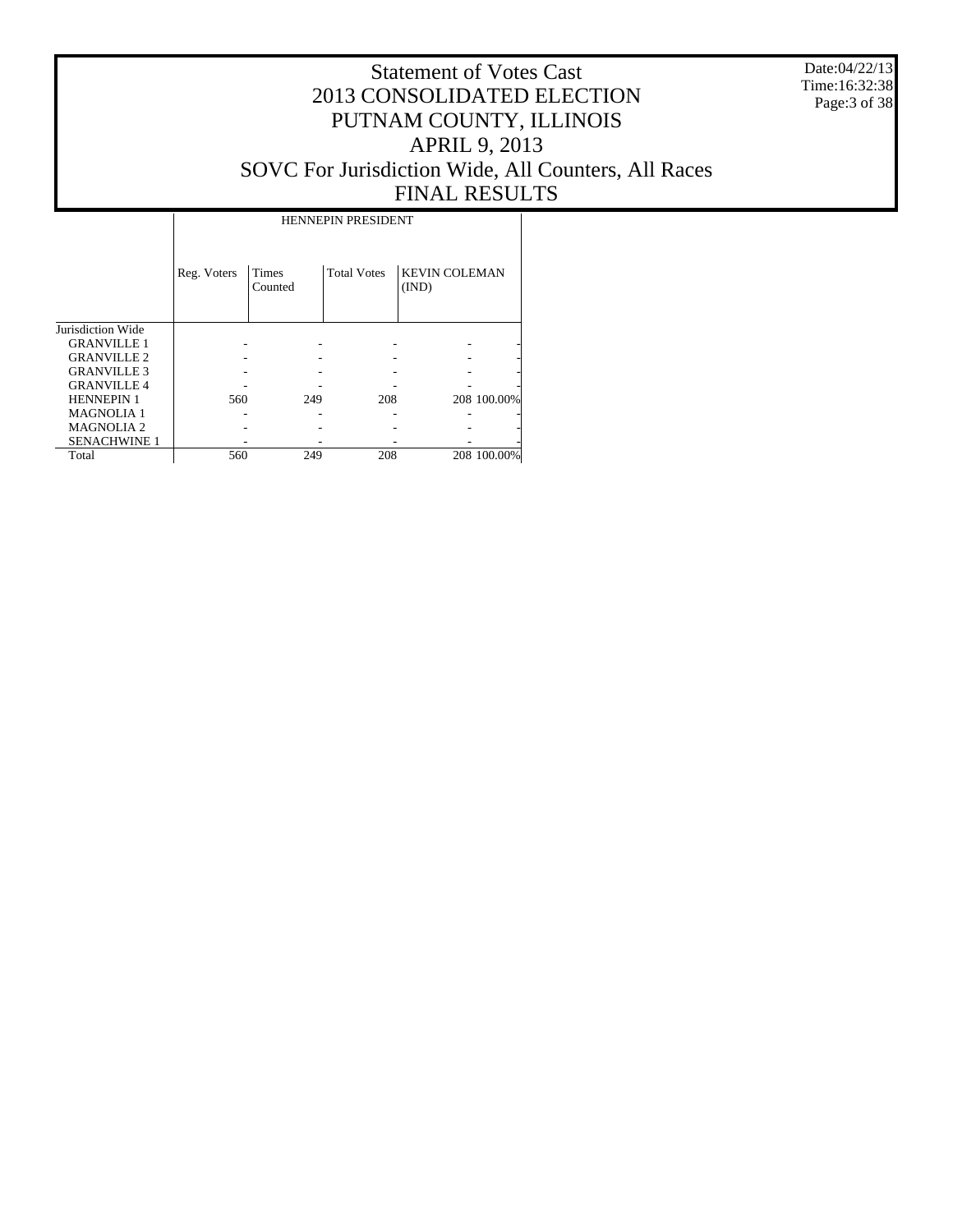| <b>Statement of Votes Cast</b>                             |
|------------------------------------------------------------|
| 2013 CONSOLIDATED ELECTION                                 |
| PUTNAM COUNTY, ILLINOIS                                    |
| <b>APRIL 9, 2013</b>                                       |
| <b>SOVC</b> For Jurisdiction Wide, All Counters, All Races |
| <b>FINAL RESULTS</b>                                       |

Date:04/22/13 Time:16:32:38 Page:4 of 38

|                     |             |                  |                    |                        |            | HENNEPIN VILLAGE TRUSTEE        |        |                                           |        |                                 |            |
|---------------------|-------------|------------------|--------------------|------------------------|------------|---------------------------------|--------|-------------------------------------------|--------|---------------------------------|------------|
|                     | Reg. Voters | Times<br>Counted | <b>Total Votes</b> | LYNN A. HAAGE<br>(IND) |            | <b>JENNIFER SPRATT</b><br>(IND) |        | <b>QUENTIN</b><br><b>BUFFINGTON (IND)</b> |        | <b>MATTHEW R. DEAN</b><br>(IND) |            |
| Jurisdiction Wide   |             |                  |                    |                        |            |                                 |        |                                           |        |                                 |            |
| <b>GRANVILLE 1</b>  |             |                  |                    |                        |            |                                 |        |                                           |        |                                 |            |
| <b>GRANVILLE 2</b>  |             | ٠                |                    |                        |            |                                 |        |                                           |        |                                 |            |
| <b>GRANVILLE 3</b>  |             |                  |                    |                        |            |                                 |        |                                           |        |                                 |            |
| <b>GRANVILLE 4</b>  |             |                  |                    |                        |            |                                 |        |                                           |        |                                 |            |
| <b>HENNEPIN 1</b>   | 560         | 249              | 560                |                        | 126 22.50% | 87                              | 15.54% | 155                                       | 27.68% |                                 | 192 34.29% |
| <b>MAGNOLIA 1</b>   |             | -                |                    |                        |            |                                 |        |                                           |        |                                 |            |
| <b>MAGNOLIA 2</b>   |             | ۰                |                    |                        |            |                                 |        |                                           |        |                                 |            |
| <b>SENACHWINE 1</b> |             |                  |                    |                        |            |                                 |        |                                           |        |                                 |            |
| Total               | 560         | 249              | 560                | 126                    | 22.50%     | 87                              | 15.54% | 155                                       | 27.68% | 192                             | 34.29%     |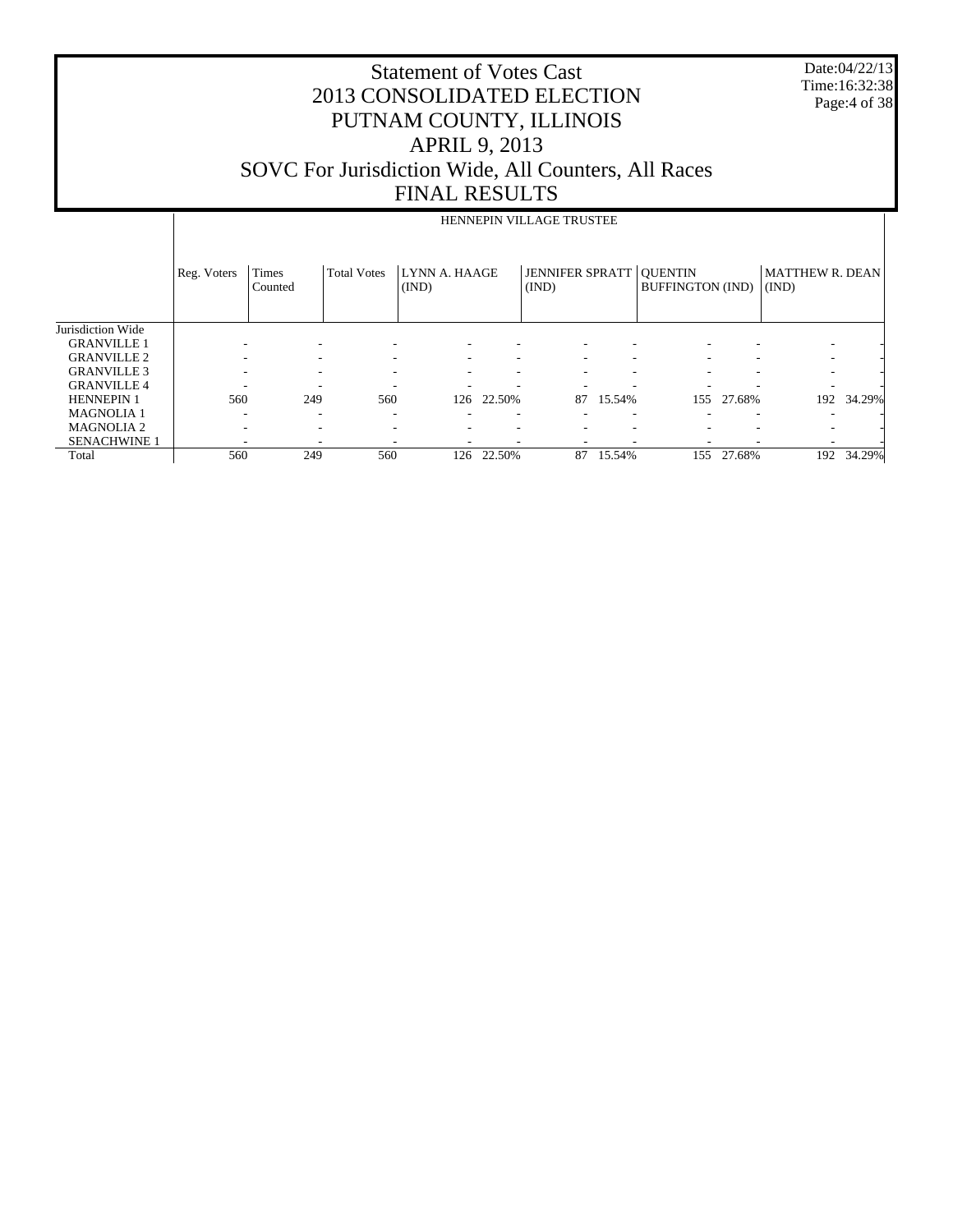Date:04/22/13 Time:16:32:38 Page:5 of 38

#### Statement of Votes Cast 2013 CONSOLIDATED ELECTION PUTNAM COUNTY, ILLINOIS APRIL 9, 2013 SOVC For Jurisdiction Wide, All Counters, All Races FINAL RESULTS

Τ

|                     |             |                  | <b>MAGNOLIA PRESIDENT</b> |                                            |            |
|---------------------|-------------|------------------|---------------------------|--------------------------------------------|------------|
|                     | Reg. Voters | Times<br>Counted |                           | <b>Total Votes   LAURIE SMITH</b><br>(IND) |            |
| Jurisdiction Wide   |             |                  |                           |                                            |            |
| <b>GRANVILLE 1</b>  |             |                  |                           |                                            |            |
| <b>GRANVILLE 2</b>  |             |                  |                           |                                            |            |
| <b>GRANVILLE 3</b>  |             |                  |                           |                                            |            |
| <b>GRANVILLE 4</b>  |             |                  |                           |                                            |            |
| <b>HENNEPIN 1</b>   |             |                  |                           |                                            |            |
| <b>MAGNOLIA1</b>    | 174         | 63               | 53                        |                                            | 53 100.00% |
| <b>MAGNOLIA2</b>    |             |                  |                           |                                            |            |
| <b>SENACHWINE 1</b> |             |                  |                           |                                            |            |
| Total               | 174         | 63               | 53                        |                                            | 53 100.00% |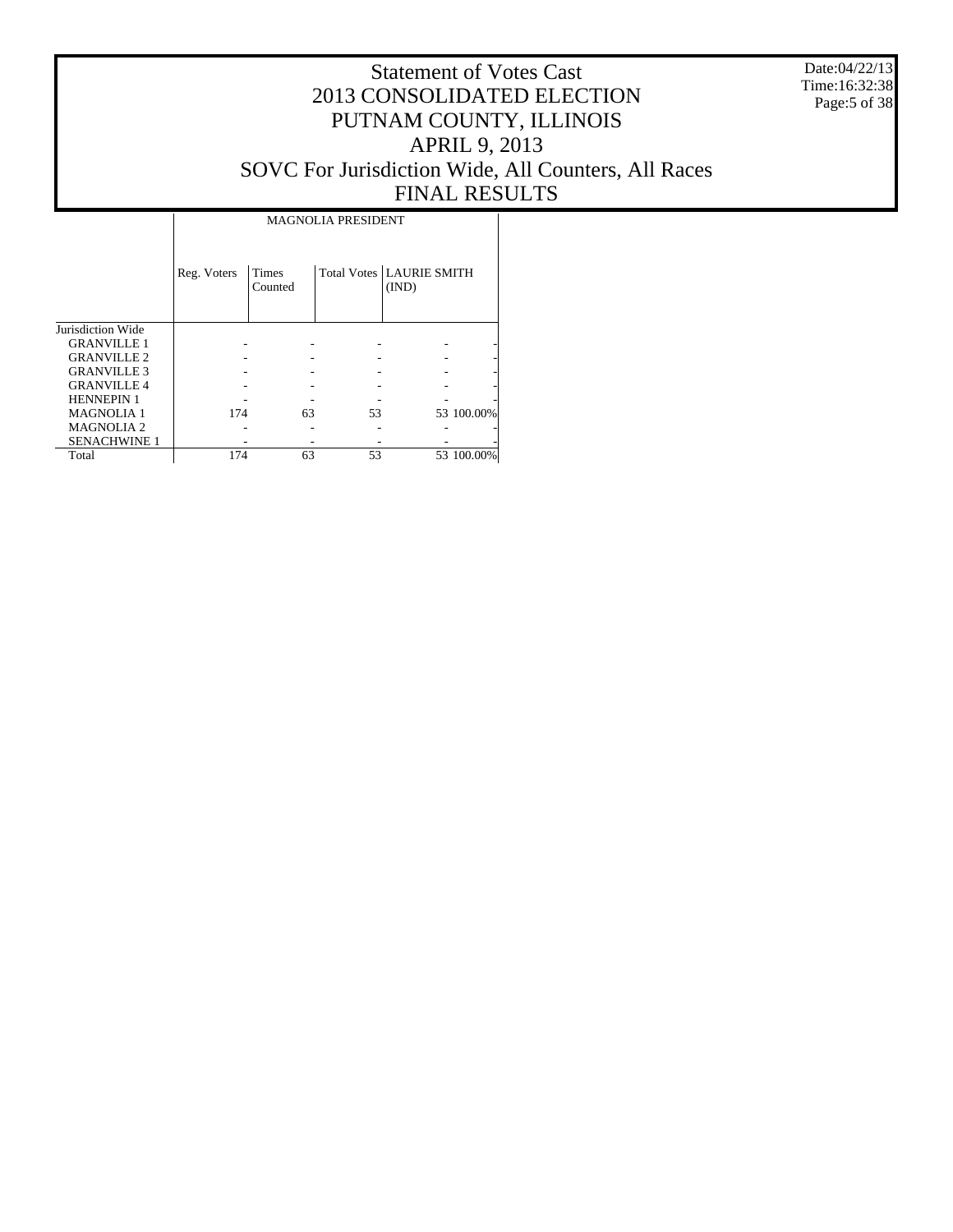Date:04/22/13 Time:16:32:38 Page:6 of 38

## Statement of Votes Cast 2013 CONSOLIDATED ELECTION PUTNAM COUNTY, ILLINOIS APRIL 9, 2013 SOVC For Jurisdiction Wide, All Counters, All Races FINAL RESULTS

#### MAGNOLIA CLERK

|                     | Reg. Voters | Times<br>Counted         |    | <b>Total Votes   MARY GLENN</b><br>(IND) |        | <b>KATHLEEN</b><br><b>NEWHALFEN</b><br>(IND) |        | <b>KATHRYN</b><br>HAFLEY (IND) |       |
|---------------------|-------------|--------------------------|----|------------------------------------------|--------|----------------------------------------------|--------|--------------------------------|-------|
| Jurisdiction Wide   |             |                          |    |                                          |        |                                              |        |                                |       |
| <b>GRANVILLE 1</b>  |             |                          |    |                                          |        |                                              |        |                                |       |
| <b>GRANVILLE 2</b>  |             | $\overline{\phantom{a}}$ |    | ٠                                        |        |                                              |        |                                |       |
| <b>GRANVILLE 3</b>  |             |                          |    |                                          |        |                                              |        |                                |       |
| <b>GRANVILLE 4</b>  |             | $\overline{\phantom{a}}$ |    |                                          |        |                                              |        |                                |       |
| <b>HENNEPIN 1</b>   |             |                          |    |                                          |        |                                              |        |                                |       |
| <b>MAGNOLIA 1</b>   | 174         | 63                       | 63 | 40                                       | 63.49% | 17                                           | 26.98% | 6                              | 9.52% |
| <b>MAGNOLIA 2</b>   |             |                          |    |                                          |        |                                              |        |                                |       |
| <b>SENACHWINE 1</b> |             |                          |    |                                          |        |                                              |        |                                |       |
| Total               | 174         | 63                       | 63 | 40                                       | 63.49% | 17                                           | 26.98% | 6                              | 9.52% |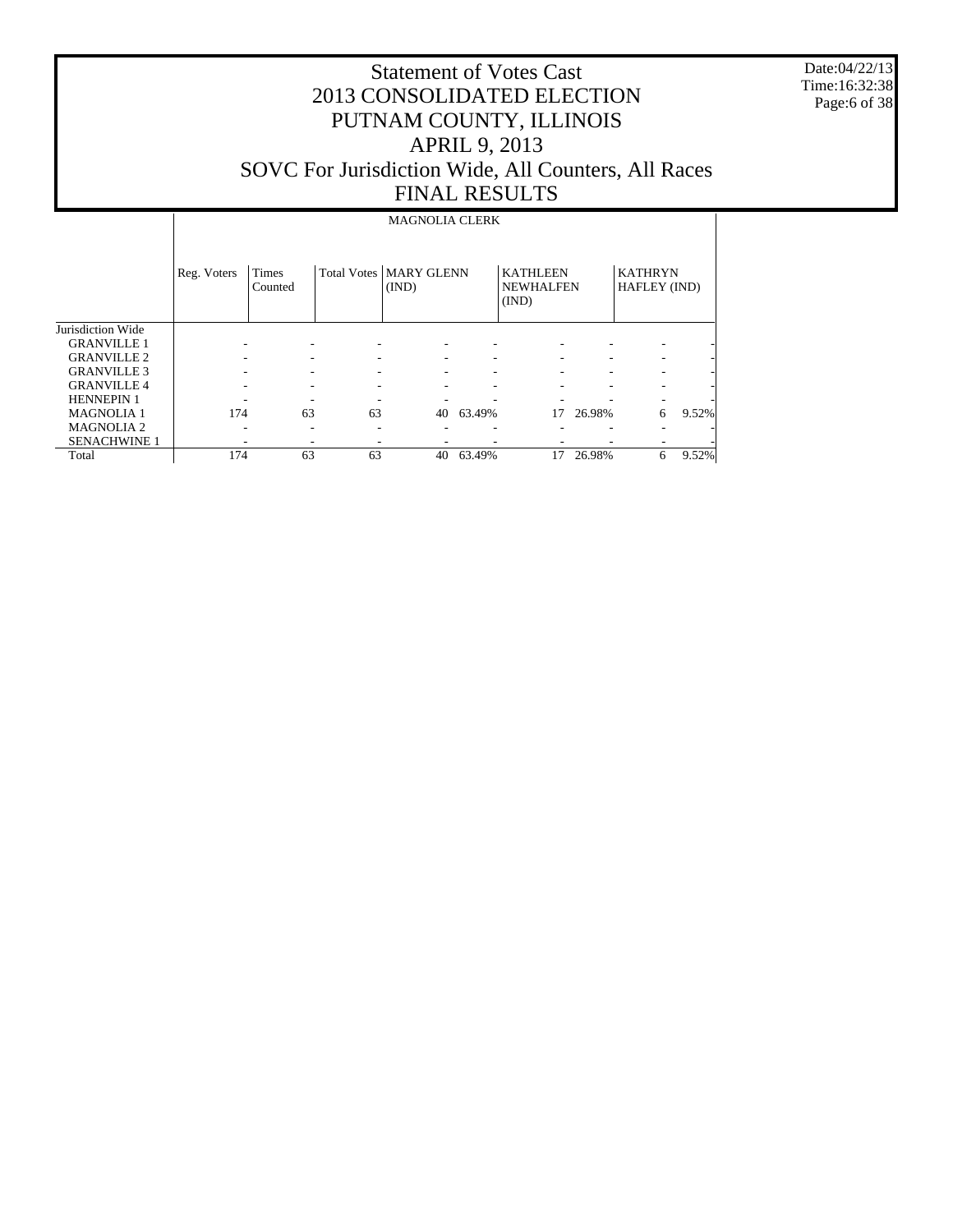Date:04/22/13 Time:16:32:38 Page:7 of 38

|                     |             | <b>MAGNOLIA TRUSTEE</b> |                    |                              |        |                                  |        |                                    |        |  |  |  |
|---------------------|-------------|-------------------------|--------------------|------------------------------|--------|----------------------------------|--------|------------------------------------|--------|--|--|--|
|                     | Reg. Voters | <b>Times</b><br>Counted | <b>Total Votes</b> | <b>CHRISTY WARD</b><br>(IND) |        | <b>CHRISTINA</b><br>FOSTER (IND) |        | <b>CHRISTOPHER</b><br>OLIVER (IND) |        |  |  |  |
| Jurisdiction Wide   |             |                         |                    |                              |        |                                  |        |                                    |        |  |  |  |
| <b>GRANVILLE 1</b>  |             |                         |                    |                              |        |                                  |        |                                    |        |  |  |  |
| <b>GRANVILLE 2</b>  |             |                         |                    |                              |        |                                  |        |                                    |        |  |  |  |
| <b>GRANVILLE 3</b>  |             |                         |                    |                              |        |                                  |        |                                    |        |  |  |  |
| <b>GRANVILLE 4</b>  |             |                         |                    |                              |        |                                  |        |                                    |        |  |  |  |
| <b>HENNEPIN 1</b>   |             |                         |                    |                              |        |                                  |        |                                    |        |  |  |  |
| <b>MAGNOLIA1</b>    | 174         | 63                      | 116                | 22                           | 18.97% | 47                               | 40.52% | 47                                 | 40.52% |  |  |  |
| <b>MAGNOLIA2</b>    |             |                         | ۰                  |                              |        |                                  |        |                                    |        |  |  |  |
| <b>SENACHWINE 1</b> |             |                         |                    |                              |        |                                  |        |                                    |        |  |  |  |
| Total               | 174         | 63                      | 116                | 22                           | 18.97% | 47                               | 40.52% | 47                                 | 40.52% |  |  |  |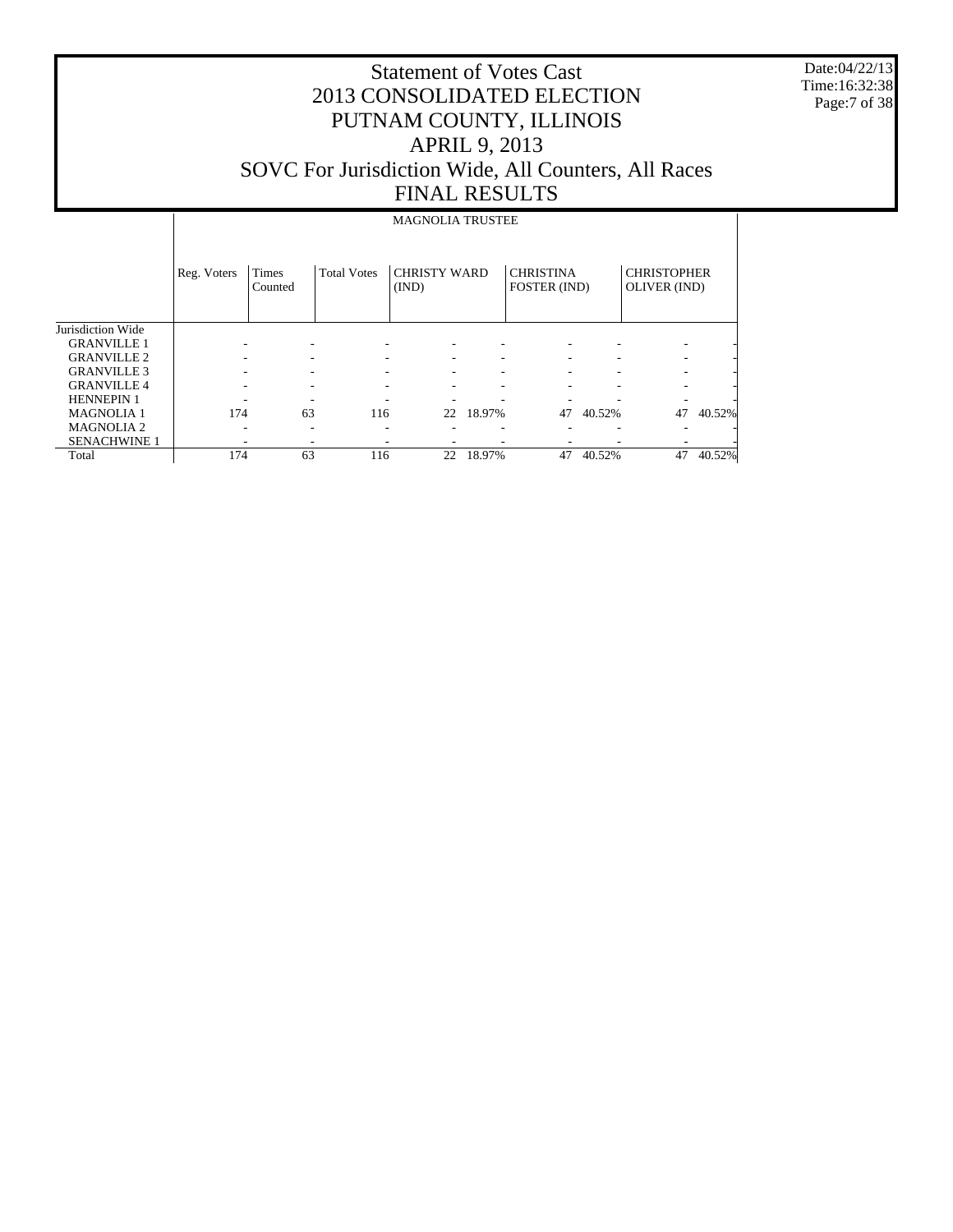Date:04/22/13 Time:16:32:38 Page:8 of 38

|                     |             | MAGNOLIA VILLAGE TRUSTEE 2 YR |    |                                    |            | <b>MARK PRESIDENT</b> |                         |                    |                                   |             |  |
|---------------------|-------------|-------------------------------|----|------------------------------------|------------|-----------------------|-------------------------|--------------------|-----------------------------------|-------------|--|
|                     | Reg. Voters | <b>Times</b><br>Counted       |    | Total Votes   CAROL KOVAL<br>(IND) |            | Reg. Voters           | <b>Times</b><br>Counted | <b>Total Votes</b> | <b>FRANCIS</b><br>NIEWINSKI (IND) |             |  |
| Jurisdiction Wide   |             |                               |    |                                    |            |                       |                         |                    |                                   |             |  |
| <b>GRANVILLE 1</b>  |             |                               | ٠  |                                    |            |                       |                         |                    |                                   |             |  |
| <b>GRANVILLE 2</b>  |             | ۰                             | ٠  |                                    |            |                       |                         |                    |                                   |             |  |
| <b>GRANVILLE 3</b>  |             | ۰                             | ۰  |                                    |            | 412                   | 148                     | 135                |                                   | 135 100.00% |  |
| <b>GRANVILLE 4</b>  |             |                               | ۰  |                                    |            |                       | ۰                       | ۰                  |                                   |             |  |
| <b>HENNEPIN 1</b>   |             |                               |    |                                    |            |                       | ۰                       |                    |                                   |             |  |
| <b>MAGNOLIA 1</b>   | 174         | 63                            | 48 |                                    | 48 100.00% |                       | ۰                       |                    |                                   |             |  |
| <b>MAGNOLIA2</b>    | ۰           | $\overline{\phantom{a}}$      | ۰  |                                    |            |                       | -                       | ۰                  |                                   |             |  |
| <b>SENACHWINE 1</b> |             | $\overline{\phantom{a}}$      | ٠  |                                    |            | -                     | ٠                       |                    |                                   |             |  |
| Total               | 174         | 63                            | 48 |                                    | 48 100.00% | 412                   | 148                     | 135                |                                   | 135 100.00% |  |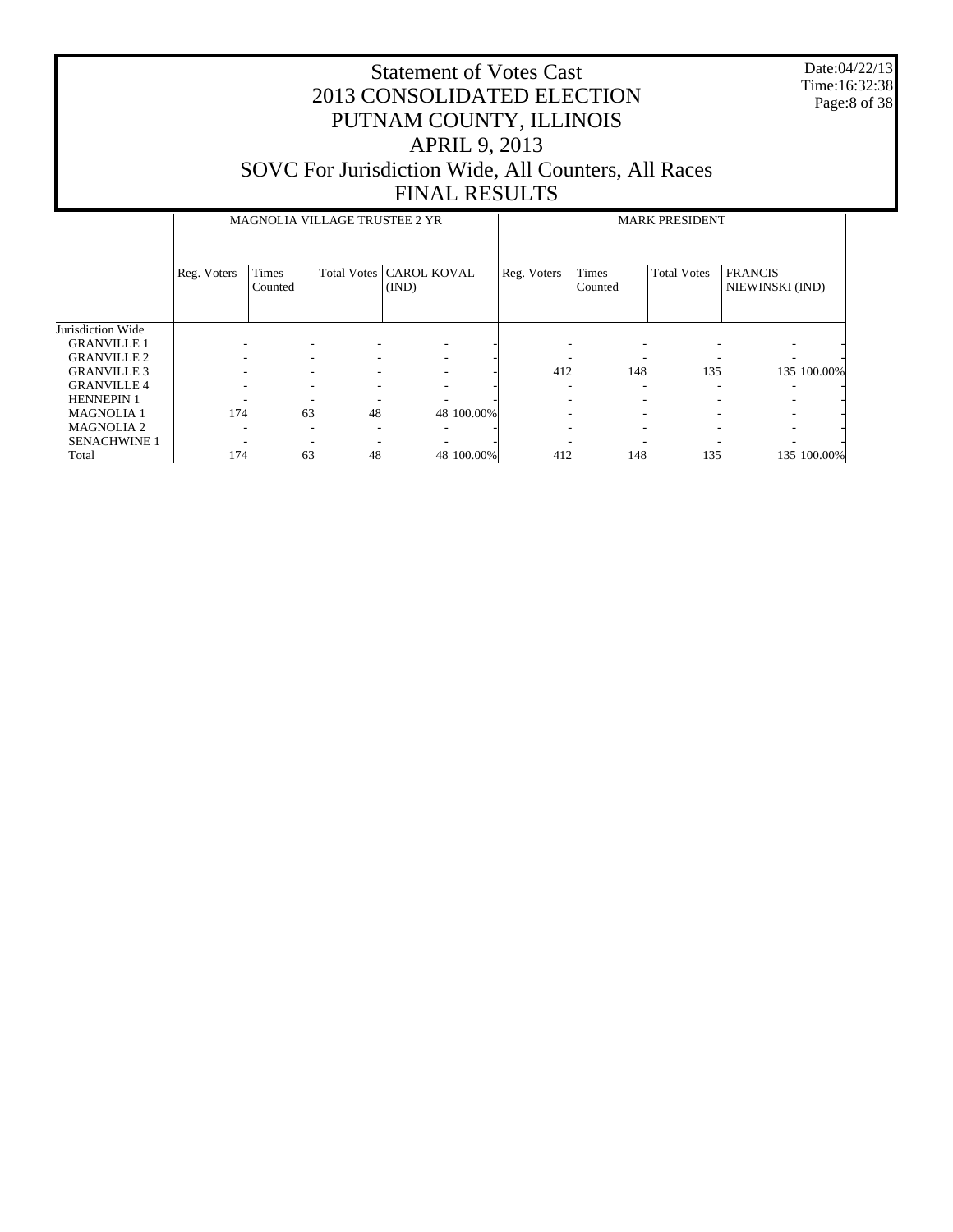Date:04/22/13 Time:16:32:38 Page:9 of 38

|                     |             | <b>MARK VILLAGE TRUSTEE</b> |                    |                                        |        |                                        |        |                                |        |  |  |  |  |
|---------------------|-------------|-----------------------------|--------------------|----------------------------------------|--------|----------------------------------------|--------|--------------------------------|--------|--|--|--|--|
|                     | Reg. Voters | <b>Times</b><br>Counted     | <b>Total Votes</b> | <b>RAYMOND</b><br><b>VERONDA</b> (IND) |        | <b>RAYMOND</b><br><b>JOHNSON</b> (IND) |        | <b>GERALD URNIKIS</b><br>(IND) |        |  |  |  |  |
| Jurisdiction Wide   |             |                             |                    |                                        |        |                                        |        |                                |        |  |  |  |  |
| <b>GRANVILLE 1</b>  |             |                             |                    |                                        |        |                                        |        |                                |        |  |  |  |  |
| <b>GRANVILLE 2</b>  |             |                             |                    |                                        |        |                                        |        |                                |        |  |  |  |  |
| <b>GRANVILLE 3</b>  | 412         | 148                         | 335                | 115                                    | 34.33% | 108                                    | 32.24% | 112                            | 33.43% |  |  |  |  |
| <b>GRANVILLE 4</b>  |             |                             |                    |                                        | -      |                                        |        |                                |        |  |  |  |  |
| <b>HENNEPIN 1</b>   |             |                             |                    |                                        |        |                                        |        |                                |        |  |  |  |  |
| <b>MAGNOLIA1</b>    |             |                             |                    |                                        |        | ۰                                      |        |                                |        |  |  |  |  |
| <b>MAGNOLIA2</b>    |             |                             |                    | ۰                                      |        |                                        |        |                                |        |  |  |  |  |
| <b>SENACHWINE 1</b> |             |                             |                    |                                        |        |                                        |        |                                |        |  |  |  |  |
| Total               | 412         | 148                         | 335                | 115                                    | 34.33% | 108                                    | 32.24% | 112                            | 33.43% |  |  |  |  |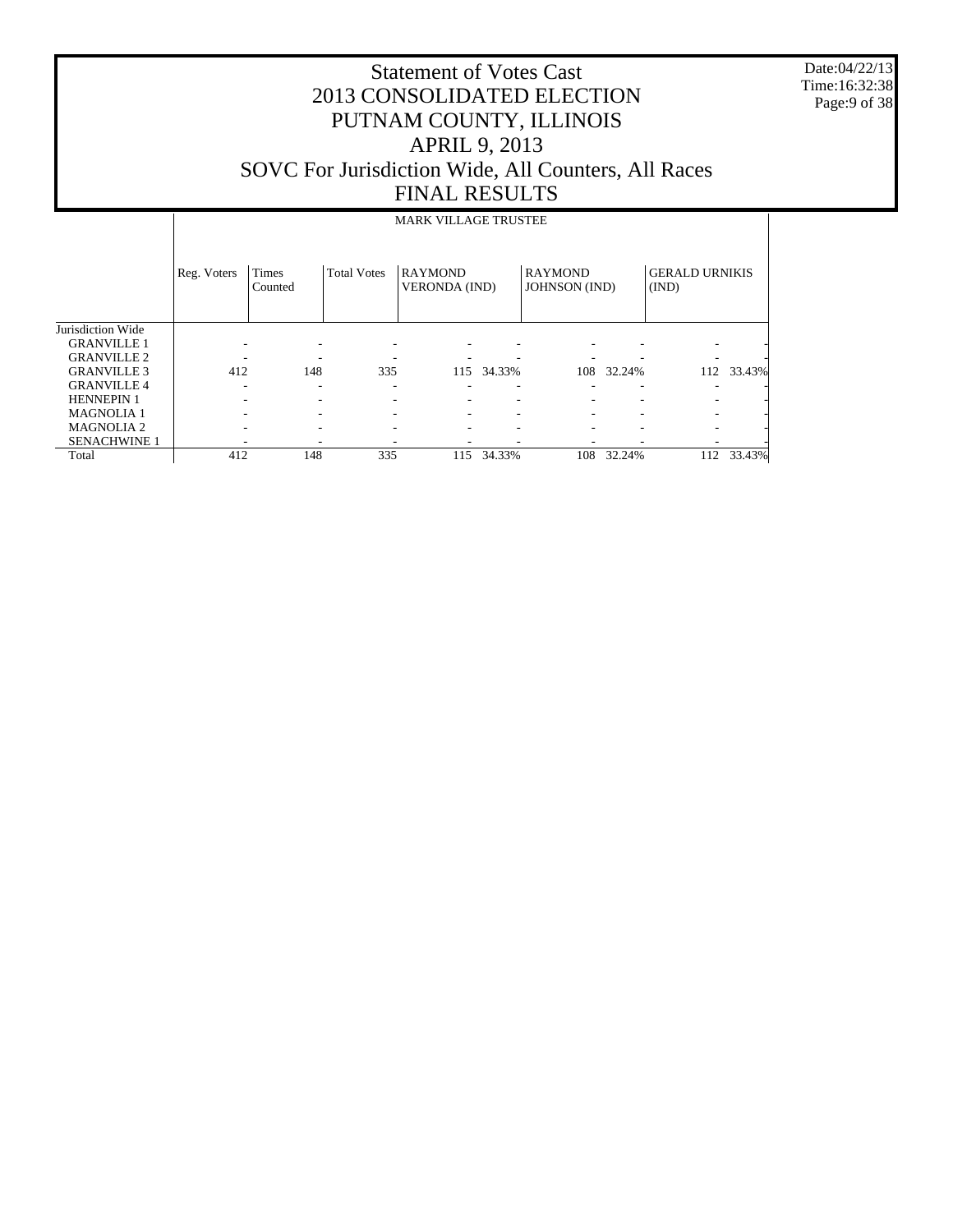Date:04/22/13 Time:16:32:38 Page:10 of 38

#### Statement of Votes Cast 2013 CONSOLIDATED ELECTION PUTNAM COUNTY, ILLINOIS APRIL 9, 2013 SOVC For Jurisdiction Wide, All Counters, All Races FINAL RESULTS

#### Jurisdiction Wide GRANVILLE 1 GRANVILLE 2 GRANVILLE 3 GRANVILLE 4 HENNEPIN 1 MAGNOLIA 1 MAGNOLIA 2 Reg. Voters Times Counted Total Votes | RICHARD PRESTHUS, JR (IND) MIKE VASKIE (IND) McNABB PRESIDENT - - - - - - - - - - - - - - - - - - - - - - - - - - - - - - - - - - - - - - - - - - 203 127 127 58 45.67% 69 54.33%

 SENACHWINE 1 Total - - - - - - - 203 127 127 58 45.67% 69 54.33%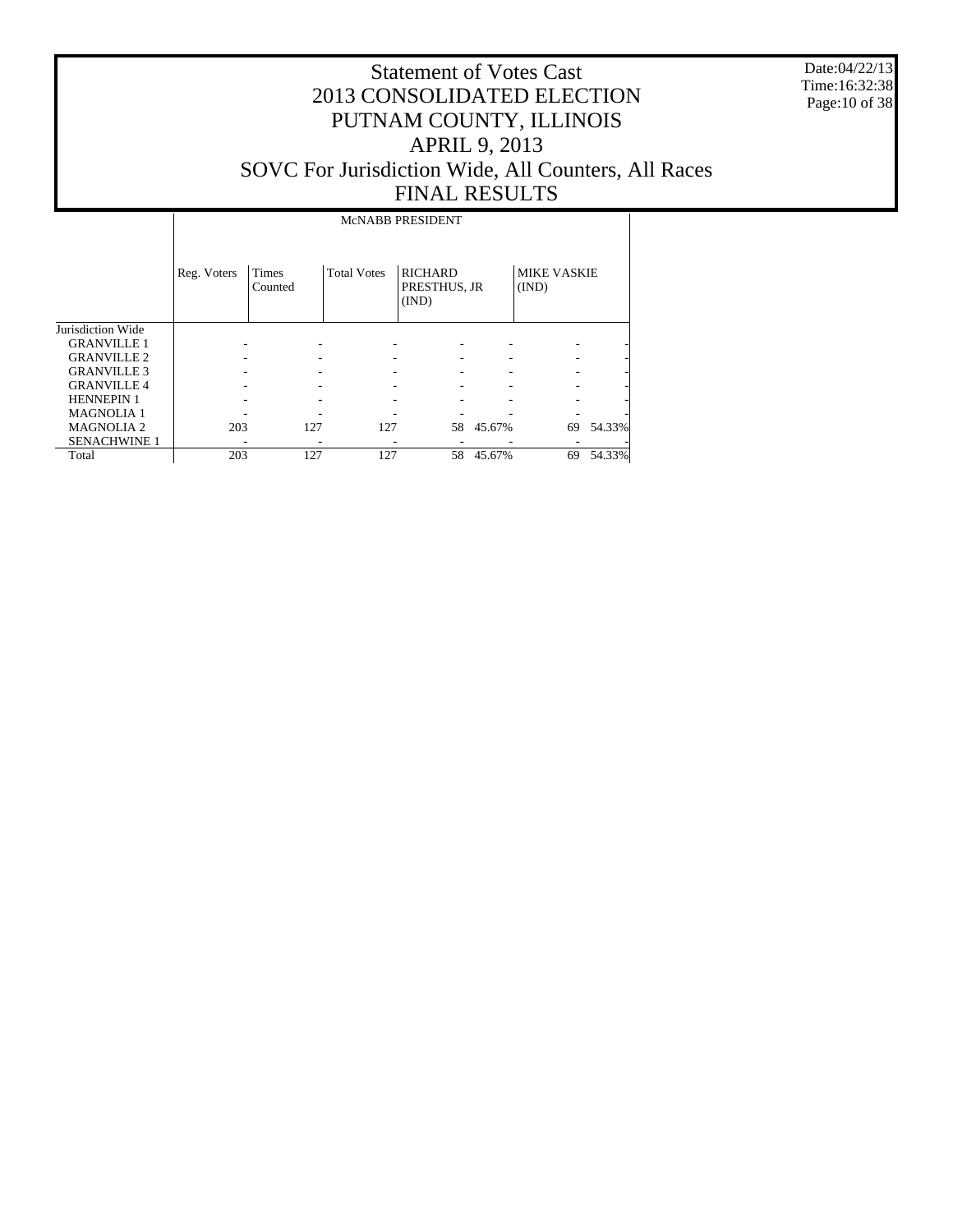Date:04/22/13 Time:16:32:38 Page:11 of 38

|                     |             |                          |                    | MCNABB VILLAGE TRUSTEE 4 YR     |        |                              |           |                  |        |
|---------------------|-------------|--------------------------|--------------------|---------------------------------|--------|------------------------------|-----------|------------------|--------|
|                     | Reg. Voters | <b>Times</b><br>Counted  | <b>Total Votes</b> | <b>DANIEL S. TRONE</b><br>(IND) |        | <b>STACEY HALEY</b><br>(IND) |           | ERIC EDENS (IND) |        |
| Jurisdiction Wide   |             |                          |                    |                                 |        |                              |           |                  |        |
| <b>GRANVILLE 1</b>  |             | $\overline{\phantom{a}}$ | ۰                  |                                 |        |                              |           | ۰                |        |
| <b>GRANVILLE 2</b>  |             |                          |                    |                                 |        |                              |           | ۰                |        |
| <b>GRANVILLE 3</b>  |             | ۰                        |                    |                                 |        |                              |           | ۰                |        |
| <b>GRANVILLE 4</b>  |             | ۰                        |                    |                                 |        |                              |           |                  |        |
| <b>HENNEPIN 1</b>   |             |                          |                    |                                 |        |                              |           |                  |        |
| <b>MAGNOLIA1</b>    |             |                          |                    |                                 |        |                              |           |                  |        |
| <b>MAGNOLIA2</b>    | 203         | 127                      | 255                | 91                              | 35.69% |                              | 71 27.84% | 93               | 36.47% |
| <b>SENACHWINE 1</b> | -           | ۰                        | ٠                  |                                 |        |                              |           |                  |        |
| Total               | 203         | 127                      | 255                | 91                              | 35.69% | 71                           | 27.84%    | 93               | 36.47% |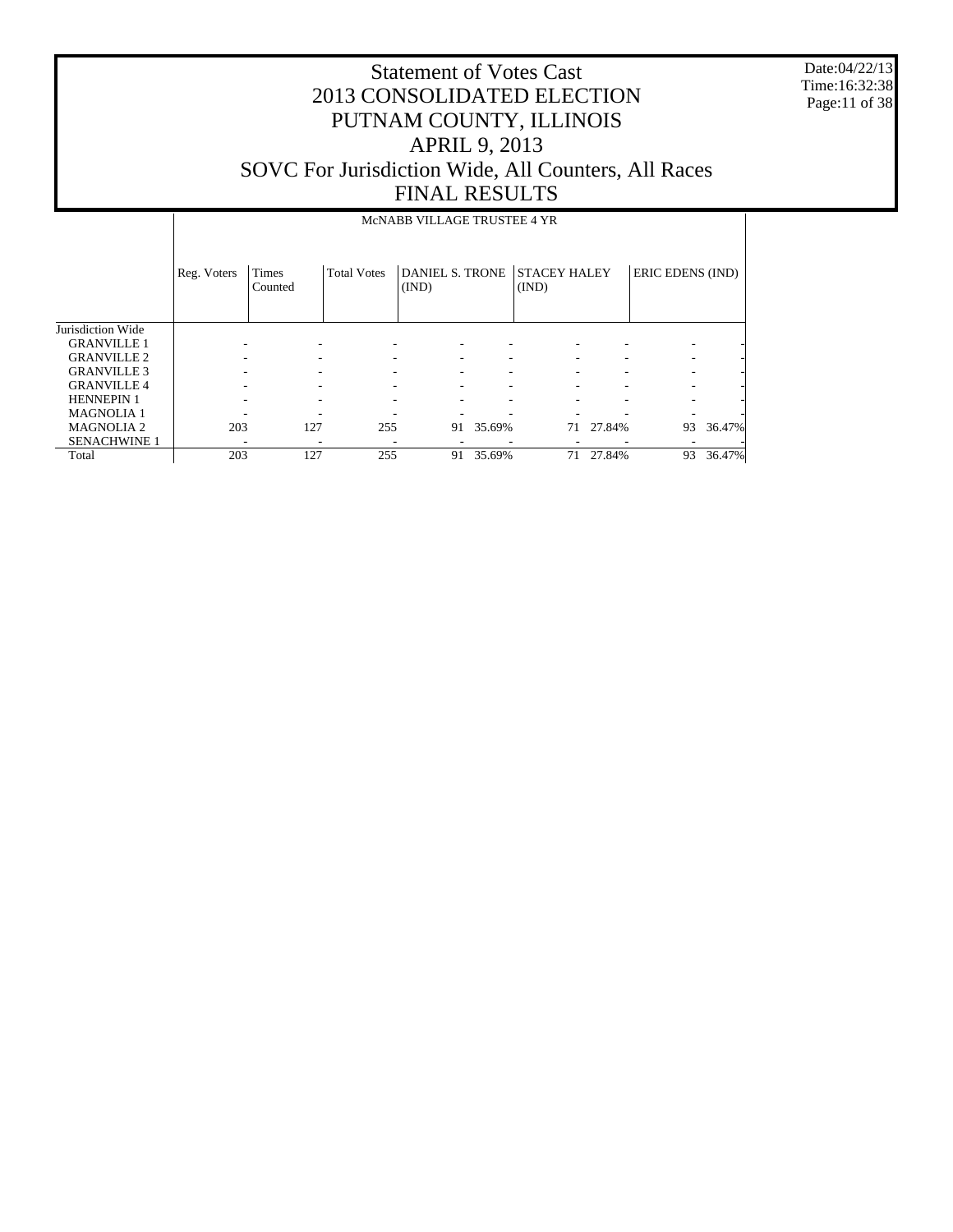Date:04/22/13 Time:16:32:38 Page:12 of 38

|                     |             | MCNABB VILLAGE TRUSTEE 2 YR |                    |                                        |        |                                 |        |  |  |  |  |
|---------------------|-------------|-----------------------------|--------------------|----------------------------------------|--------|---------------------------------|--------|--|--|--|--|
|                     | Reg. Voters | Times<br>Counted            | <b>Total Votes</b> | FRANK W.<br><b>MCNAUGHTON</b><br>(IND) |        | <b>RICHARD F. HAAR</b><br>(IND) |        |  |  |  |  |
| Jurisdiction Wide   |             |                             |                    |                                        |        |                                 |        |  |  |  |  |
| <b>GRANVILLE 1</b>  |             |                             |                    |                                        |        |                                 |        |  |  |  |  |
| <b>GRANVILLE 2</b>  |             |                             |                    |                                        |        |                                 |        |  |  |  |  |
| <b>GRANVILLE 3</b>  |             |                             |                    |                                        |        |                                 |        |  |  |  |  |
| <b>GRANVILLE4</b>   |             |                             |                    |                                        |        |                                 |        |  |  |  |  |
| <b>HENNEPIN1</b>    |             |                             |                    |                                        |        |                                 |        |  |  |  |  |
| <b>MAGNOLIA1</b>    |             |                             |                    |                                        |        |                                 |        |  |  |  |  |
| <b>MAGNOLIA2</b>    | 203         | 127                         | 165                | 61                                     | 36.97% | 104                             | 63.03% |  |  |  |  |
| <b>SENACHWINE 1</b> |             |                             |                    |                                        |        |                                 |        |  |  |  |  |
| Total               | 203         | 127                         | 165                | 61                                     | 36.97% | 104                             | 63.03% |  |  |  |  |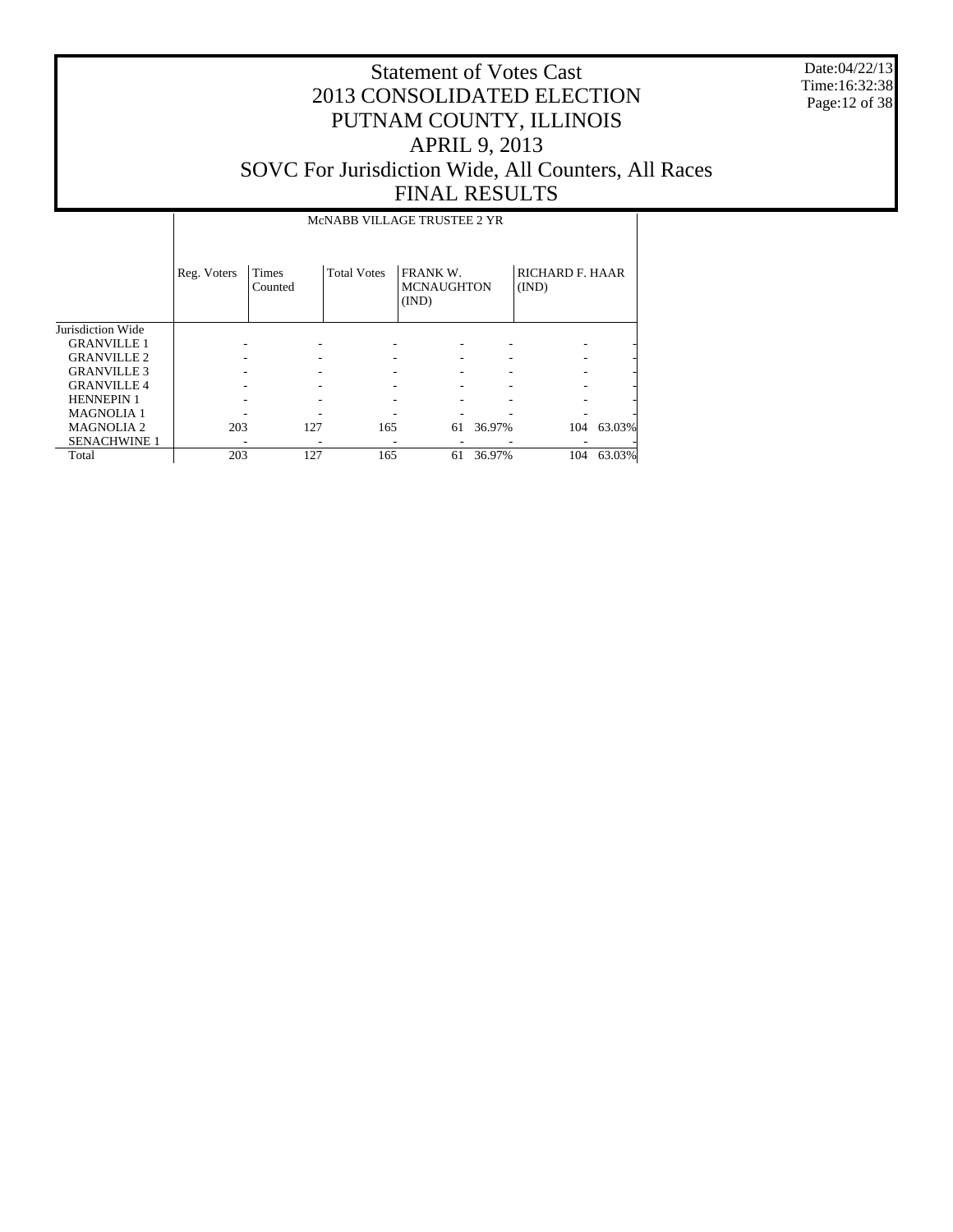Date:04/22/13 Time:16:32:38 Page:13 of 38

#### Statement of Votes Cast 2013 CONSOLIDATED ELECTION PUTNAM COUNTY, ILLINOIS APRIL 9, 2013 SOVC For Jurisdiction Wide, All Counters, All Races FINAL RESULTS

Τ

|                     |             |                  | STANDARD PRESIDENT     |                      |            |
|---------------------|-------------|------------------|------------------------|----------------------|------------|
|                     | Reg. Voters | Times<br>Counted | Total Votes   FRANK M. | VULCANI, JR<br>(IND) |            |
| Jurisdiction Wide   |             |                  |                        |                      |            |
| <b>GRANVILLE 1</b>  | 162         | 69               | 60                     |                      | 60 100.00% |
| <b>GRANVILLE 2</b>  |             |                  |                        |                      |            |
| <b>GRANVILLE 3</b>  |             |                  |                        |                      |            |
| <b>GRANVILLE 4</b>  |             |                  |                        |                      |            |
| <b>HENNEPIN 1</b>   |             |                  |                        |                      |            |
| <b>MAGNOLIA1</b>    |             |                  |                        |                      |            |
| <b>MAGNOLIA2</b>    |             |                  |                        |                      |            |
| <b>SENACHWINE 1</b> |             |                  |                        |                      |            |
| Total               | 162         | 69               | 60                     |                      | 60 100.00% |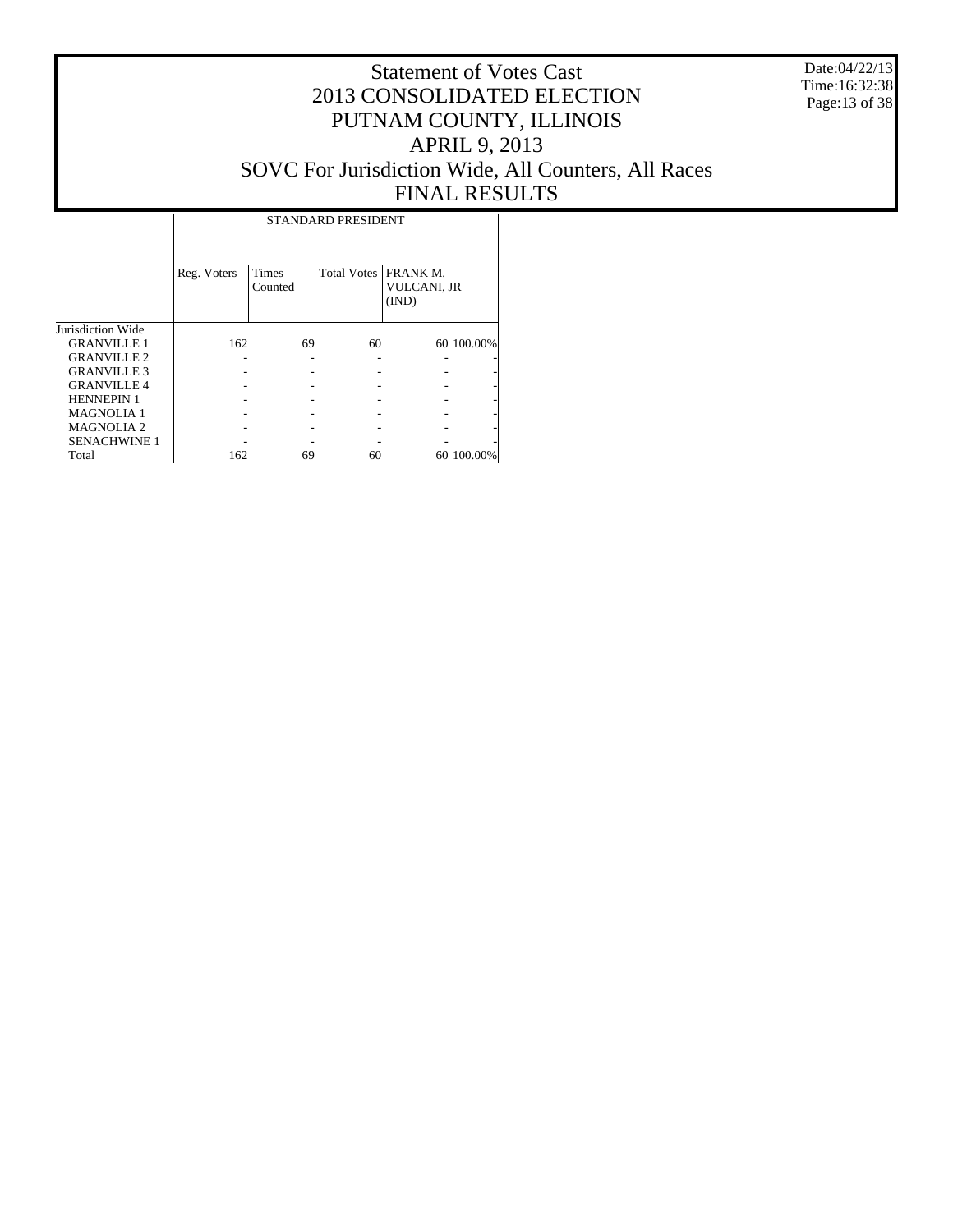Date:04/22/13 Time:16:32:38 Page:14 of 38

|                     |             |                  |                    | STANDARD VILLAGE TRUSTEE 4 YR |        |                              |           |                             |        |
|---------------------|-------------|------------------|--------------------|-------------------------------|--------|------------------------------|-----------|-----------------------------|--------|
|                     | Reg. Voters | Times<br>Counted | <b>Total Votes</b> | <b>JAMES G. RENO</b><br>(IND) |        | PETER J.<br>PICCINELLI (IND) |           | ALBERT A.<br>PETERSON (IND) |        |
| Jurisdiction Wide   |             |                  |                    |                               |        |                              |           |                             |        |
| <b>GRANVILLE 1</b>  | 162         | 69               | 182                | 63                            | 34.62% |                              | 61 33.52% | 58                          | 31.87% |
| <b>GRANVILLE 2</b>  |             |                  |                    |                               |        |                              |           |                             |        |
| <b>GRANVILLE 3</b>  |             |                  |                    |                               |        |                              |           |                             |        |
| <b>GRANVILLE4</b>   |             |                  |                    |                               |        |                              |           |                             |        |
| <b>HENNEPIN 1</b>   |             |                  |                    |                               |        |                              |           |                             |        |
| <b>MAGNOLIA1</b>    |             |                  |                    |                               |        |                              |           |                             |        |
| <b>MAGNOLIA2</b>    |             |                  |                    |                               |        |                              |           |                             |        |
| <b>SENACHWINE 1</b> |             |                  |                    |                               |        |                              |           |                             |        |
| Total               | 162         | 69               | 182                | 63                            | 34.62% | 61                           | 33.52%    | 58                          | 31.87% |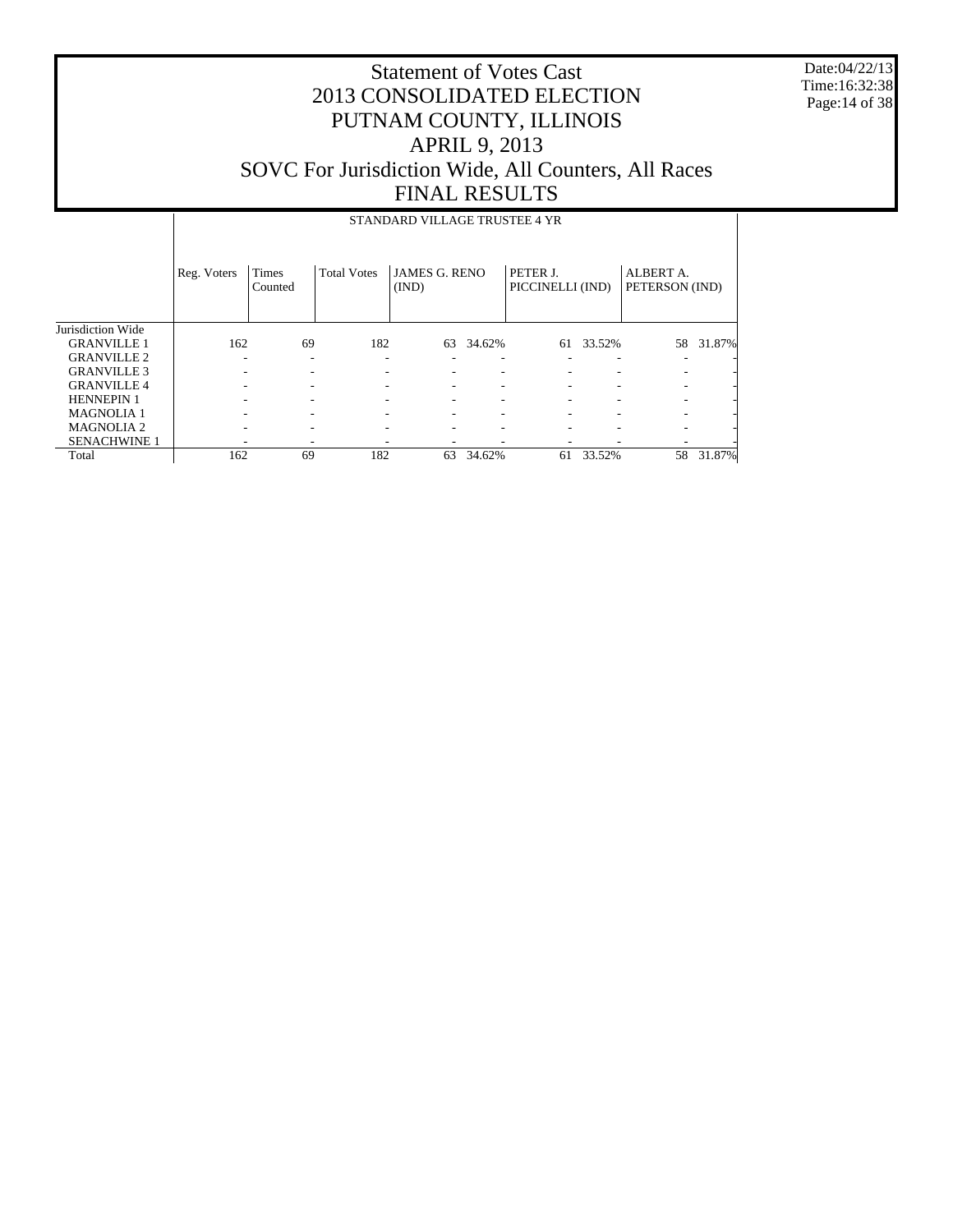Date:04/22/13 Time:16:32:38 Page:15 of 38

|                     |             |                  | <b>GRANVILLE TWP SUPR</b> |                                | <b>GRANVILLE TWP CLERK</b> |                          |                    |                                |  |
|---------------------|-------------|------------------|---------------------------|--------------------------------|----------------------------|--------------------------|--------------------|--------------------------------|--|
|                     | Reg. Voters | Times<br>Counted | <b>Total Votes</b>        | <b>JAMES MORIARTY</b><br>(IND) | Reg. Voters                | Times<br>Counted         | <b>Total Votes</b> | <b>DONALD TROGLIO</b><br>(IND) |  |
| Jurisdiction Wide   |             |                  |                           |                                |                            |                          |                    |                                |  |
| <b>GRANVILLE 1</b>  | 316         | 116              | 94                        | 94 100,00%                     | 316                        | 116                      | 86                 | 86 100.00%                     |  |
| <b>GRANVILLE 2</b>  | 531         | 174              | 159                       | 159 100.00%                    | 531                        | 174                      | 142                | 142 100.00%                    |  |
| <b>GRANVILLE 3</b>  | 539         | 201              | 178                       | 178 100.00%                    | 539                        | 201                      | 168                | 168 100.00%                    |  |
| <b>GRANVILLE 4</b>  | 677         | 202              | 169                       | 169 100.00%                    | 677                        | 202                      | 161                | 161 100.00%                    |  |
| <b>HENNEPIN 1</b>   |             | ۰                | ۰                         |                                |                            | $\overline{\phantom{a}}$ |                    |                                |  |
| <b>MAGNOLIA1</b>    |             | ۰                | $\overline{\phantom{a}}$  |                                |                            | $\overline{\phantom{a}}$ |                    |                                |  |
| <b>MAGNOLIA2</b>    |             | ۰                | $\overline{\phantom{a}}$  |                                |                            | $\overline{\phantom{a}}$ |                    |                                |  |
| <b>SENACHWINE 1</b> |             |                  |                           |                                |                            |                          |                    |                                |  |
| Total               | 2063        | 693              | 600                       | 600 100.00%                    | 2063                       | 693                      | 557                | 557 100.00%                    |  |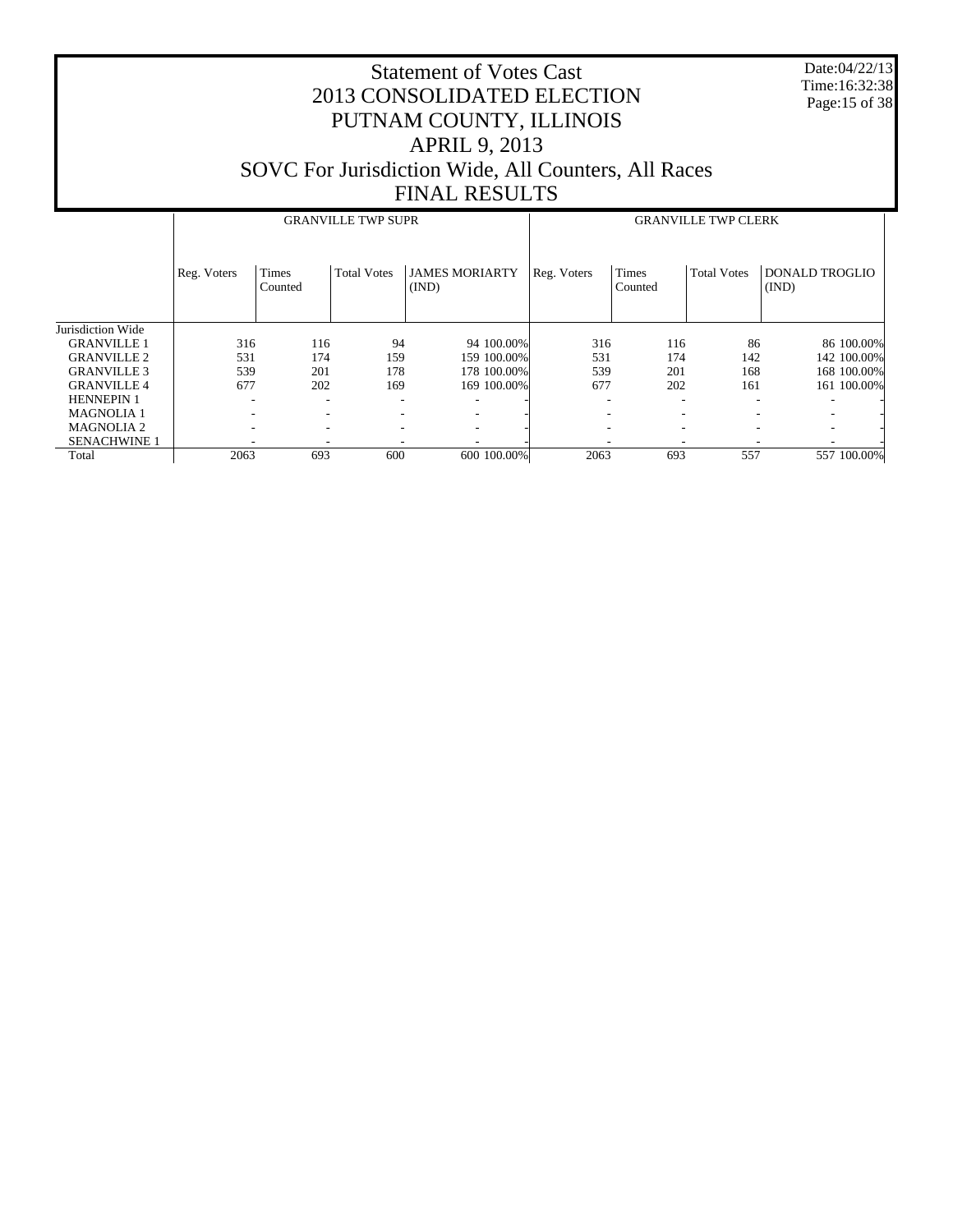Date:04/22/13 Time:16:32:38 Page:16 of 38

## Statement of Votes Cast 2013 CONSOLIDATED ELECTION PUTNAM COUNTY, ILLINOIS APRIL 9, 2013 SOVC For Jurisdiction Wide, All Counters, All Races FINAL RESULTS

# GRANVILLE TWP HWY

|                     | Reg. Voters              | Times<br>Counted         | <b>Total Votes</b>       | WILLIAM FALETTI<br>(IND) |        | DONALD MAGGI<br>(IND) |        | <b>CARL NAUMANN</b><br>(IND) |        |
|---------------------|--------------------------|--------------------------|--------------------------|--------------------------|--------|-----------------------|--------|------------------------------|--------|
| Jurisdiction Wide   |                          |                          |                          |                          |        |                       |        |                              |        |
| <b>GRANVILLE 1</b>  | 316                      | 116                      | 113                      | 13                       | 11.50% | 16                    | 14.16% | 72                           | 63.72% |
| <b>GRANVILLE 2</b>  | 531                      | 174                      | 171                      | 38                       | 22.22% | 34                    | 19.88% | 48                           | 28.07% |
| <b>GRANVILLE 3</b>  | 539                      | 201                      | 197                      | 45                       | 22.84% | 40                    | 20.30% | 47                           | 23.86% |
| <b>GRANVILLE4</b>   | 677                      | 202                      | 202                      | 54                       | 26.73% | 41                    | 20.30% | 60                           | 29.70% |
| <b>HENNEPIN 1</b>   | $\overline{\phantom{a}}$ | $\overline{\phantom{a}}$ | ٠                        |                          | -      | ۰                     | ۰      |                              |        |
| <b>MAGNOLIA1</b>    |                          | $\overline{\phantom{a}}$ | $\overline{\phantom{a}}$ |                          |        | -                     | ۰      |                              |        |
| <b>MAGNOLIA2</b>    | ۰                        | ۰                        | ۰                        |                          |        | -                     | ۰      |                              |        |
| <b>SENACHWINE 1</b> |                          | ۰                        |                          |                          |        |                       |        |                              |        |
| Total               | 2063                     | 693                      | 683                      | 150                      | 21.96% | 131                   | 19.18% | 227                          | 33.24% |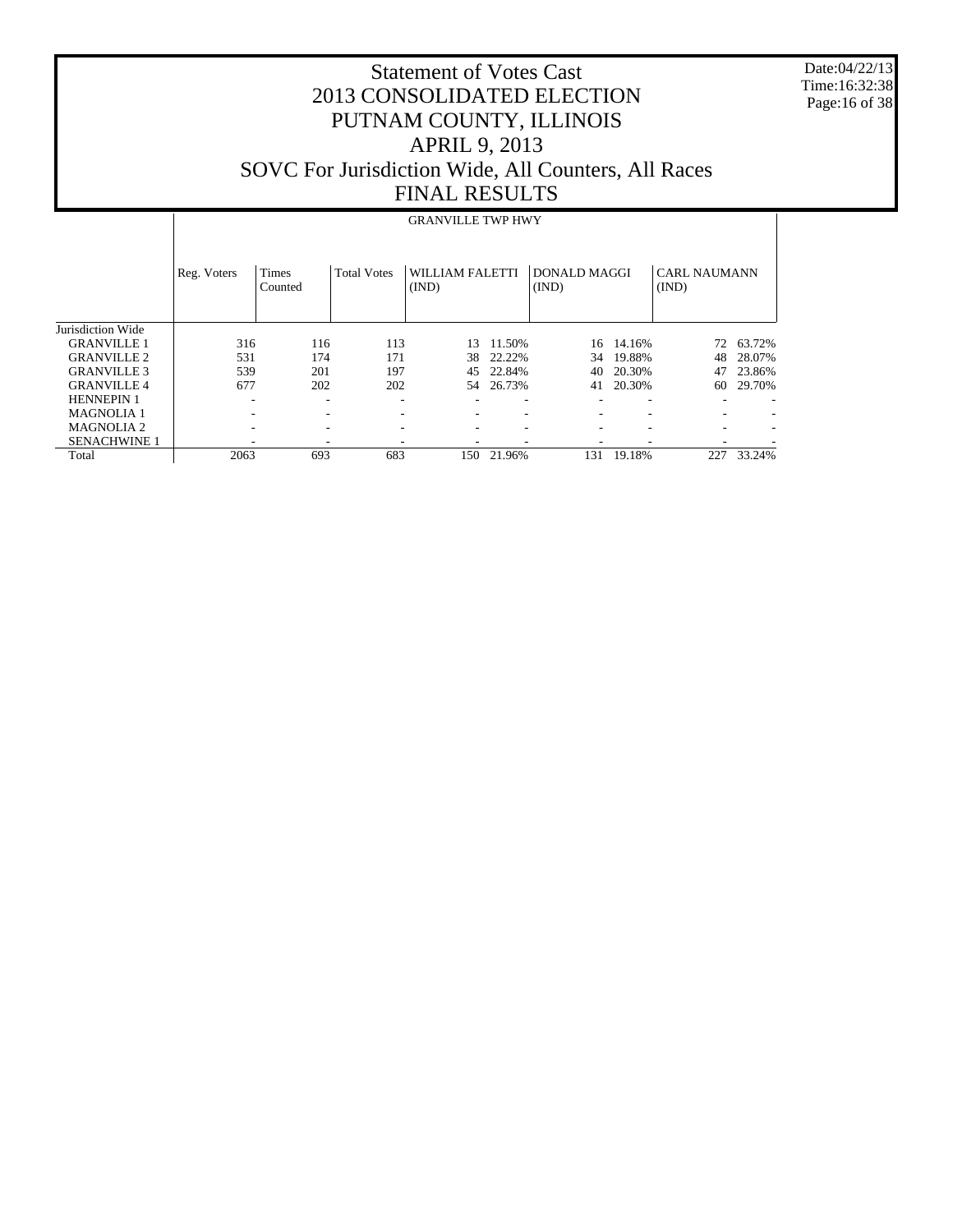Date:04/22/13 Time:16:32:38 Page:17 of 38

|                    | <b>GRANVILLE TWP</b><br><b>HWY</b> |           |
|--------------------|------------------------------------|-----------|
|                    | <b>BOB DIXON (IND)</b>             |           |
| Jurisdiction Wide  |                                    |           |
| <b>GRANVILLE 1</b> | 12                                 | 10.62%    |
| <b>GRANVILLE 2</b> | 51                                 | 29.82%    |
| <b>GRANVILLE 3</b> |                                    | 65 32.99% |
| <b>GRANVILLE 4</b> | 47                                 | 23.27%    |
| <b>HENNEPIN 1</b>  |                                    |           |
| <b>MAGNOLIA 1</b>  |                                    |           |
| MAGNOLIA 2         |                                    |           |
| SENACHWINE 1       |                                    |           |
| Total              | 175                                | 25.62%    |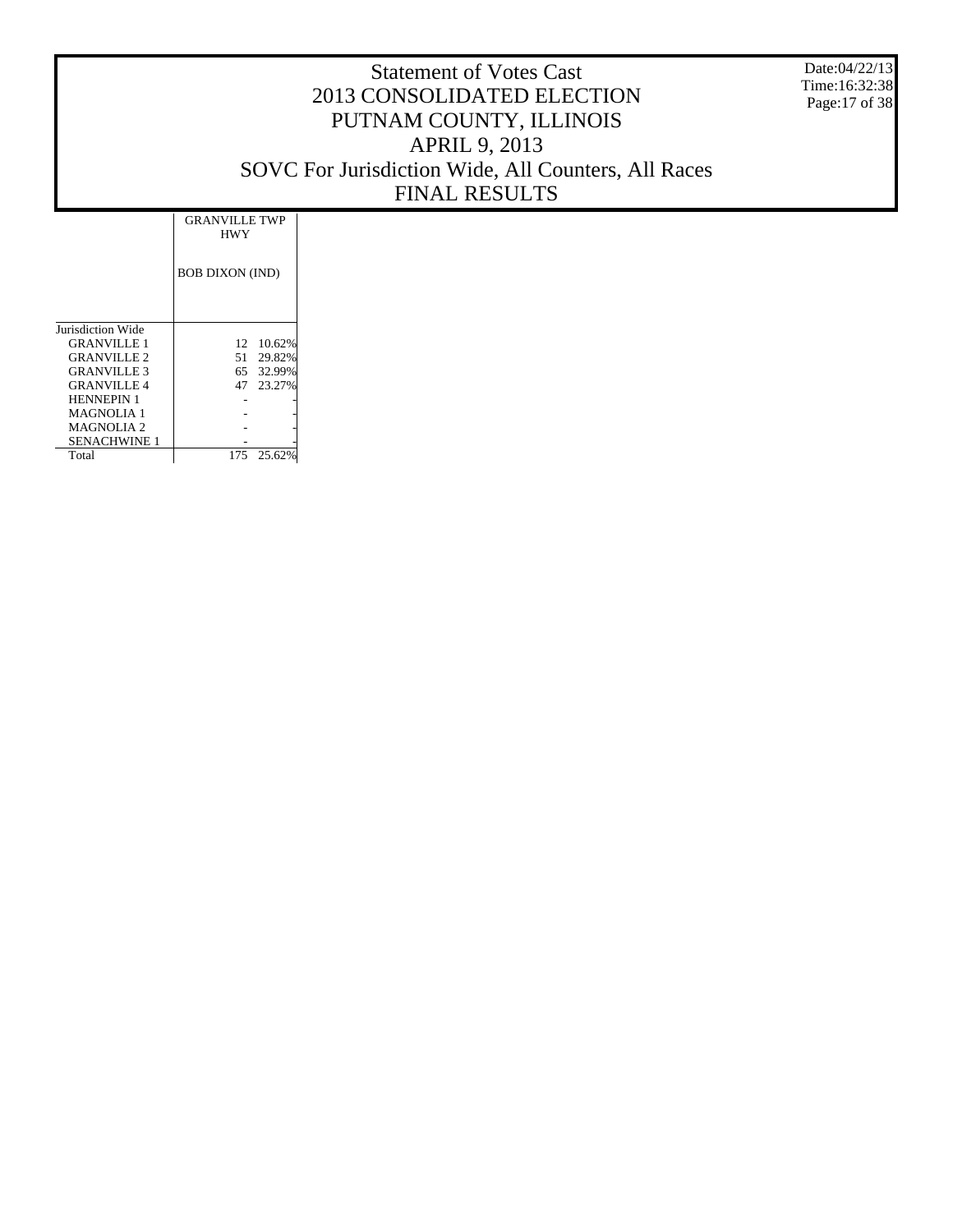Date:04/22/13 Time:16:32:38 Page:18 of 38

#### Statement of Votes Cast 2013 CONSOLIDATED ELECTION PUTNAM COUNTY, ILLINOIS APRIL 9, 2013 SOVC For Jurisdiction Wide, All Counters, All Races FINAL RESULTS

#### Jurisdiction Wide GRANVILLE 1 GRANVILLE 2 GRANVILLE 3 GRANVILLE 4 HENNEPIN 1 MAGNOLIA 1 MAGNOLIA 2 SENACHWINE 1 Total Reg. Voters | Times Counted Total Votes | MARK MUDGE (IND) PHILIP EDGERLEY (IND) FRANK VULCANI, JR. (IND) GRANVILLE TWP TRST 316 116 331 77 23.26% 99 29.91% 84 25.38%<br>531 174 501 115 22.95% 129 25.75% 124 24.75% 531 174 501 115 22.95% 129 25.75% 124 24.75% 539 201 501 114 22.75% 147 29.34% 124 24.75% 115 22.50% -  $\sim$  -  $\sim$  -  $\sim$  -  $\sim$  -  $\sim$  -  $\sim$  -  $\sim$  -  $\sim$  -  $\sim$  -  $\sim$  -  $\sim$  -  $\sim$ -  $\sim$  -  $\sim$  -  $\sim$  -  $\sim$  -  $\sim$  -  $\sim$  -  $\sim$  -  $\sim$  -  $\sim$  -  $\sim$  -  $\sim$  -  $\sim$ -  $\sim$  -  $\sim$  -  $\sim$  -  $\sim$  -  $\sim$  -  $\sim$  -  $\sim$  -  $\sim$  -  $\sim$  -  $\sim$  -  $\sim$  -  $\sim$ - - - - - - - - - 2063 693 1844 421 22.83% 528 28.63% 456 24.73%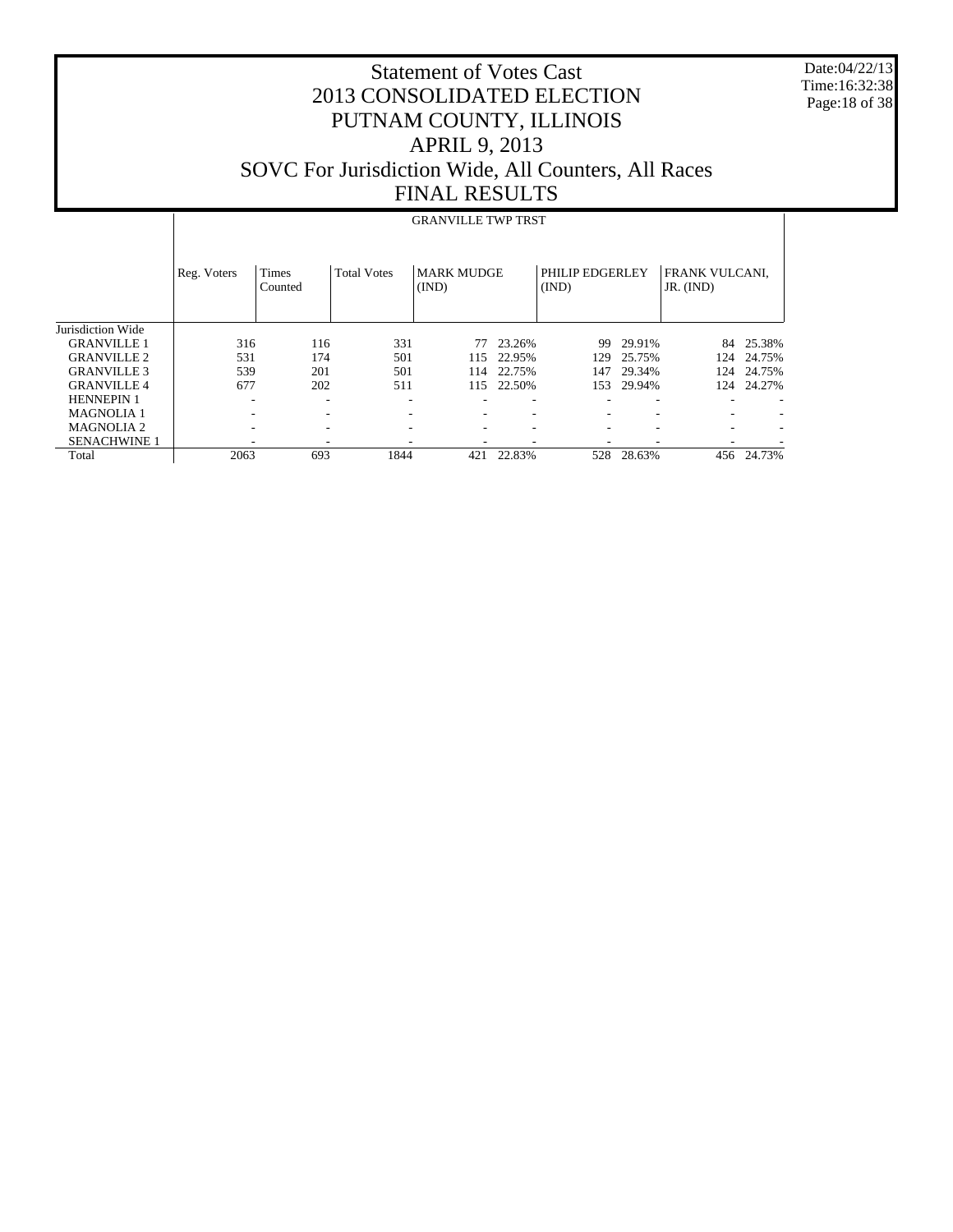Date:04/22/13 Time:16:32:38 Page:19 of 38

|                     | <b>GRANVILLE TWP</b><br><b>TRST</b> |        |             | <b>HENNEPIN TWP SUPR</b> |                    |                    |            |                         |        |  |  |
|---------------------|-------------------------------------|--------|-------------|--------------------------|--------------------|--------------------|------------|-------------------------|--------|--|--|
|                     | <b>KELLY GOETZ</b><br>(IND)         |        | Reg. Voters | Times<br>Counted         | <b>Total Votes</b> | JOHN R O'NEILL (D) |            | JOHN W.<br>PETERSEN (R) |        |  |  |
| Jurisdiction Wide   |                                     |        |             |                          |                    |                    |            |                         |        |  |  |
| <b>GRANVILLE 1</b>  | 71                                  | 21.45% |             |                          |                    |                    |            |                         |        |  |  |
| <b>GRANVILLE 2</b>  | 133                                 | 26.55% |             |                          |                    |                    |            |                         |        |  |  |
| <b>GRANVILLE 3</b>  | 116                                 | 23.15% |             |                          |                    |                    |            |                         |        |  |  |
| <b>GRANVILLE 4</b>  | 119                                 | 23.29% |             |                          |                    |                    |            |                         |        |  |  |
| <b>HENNEPIN 1</b>   |                                     |        | 945         | 366                      | 355                |                    | 259 72.96% | 96                      | 27.04% |  |  |
| <b>MAGNOLIA1</b>    |                                     |        |             |                          |                    |                    |            |                         |        |  |  |
| <b>MAGNOLIA2</b>    |                                     |        |             |                          |                    |                    |            |                         |        |  |  |
| <b>SENACHWINE 1</b> |                                     |        |             |                          |                    |                    |            |                         |        |  |  |
| Total               | 439                                 | 23.81% | 945         | 366                      | 355                | 259                | 72.96%     | 96                      | 27.04% |  |  |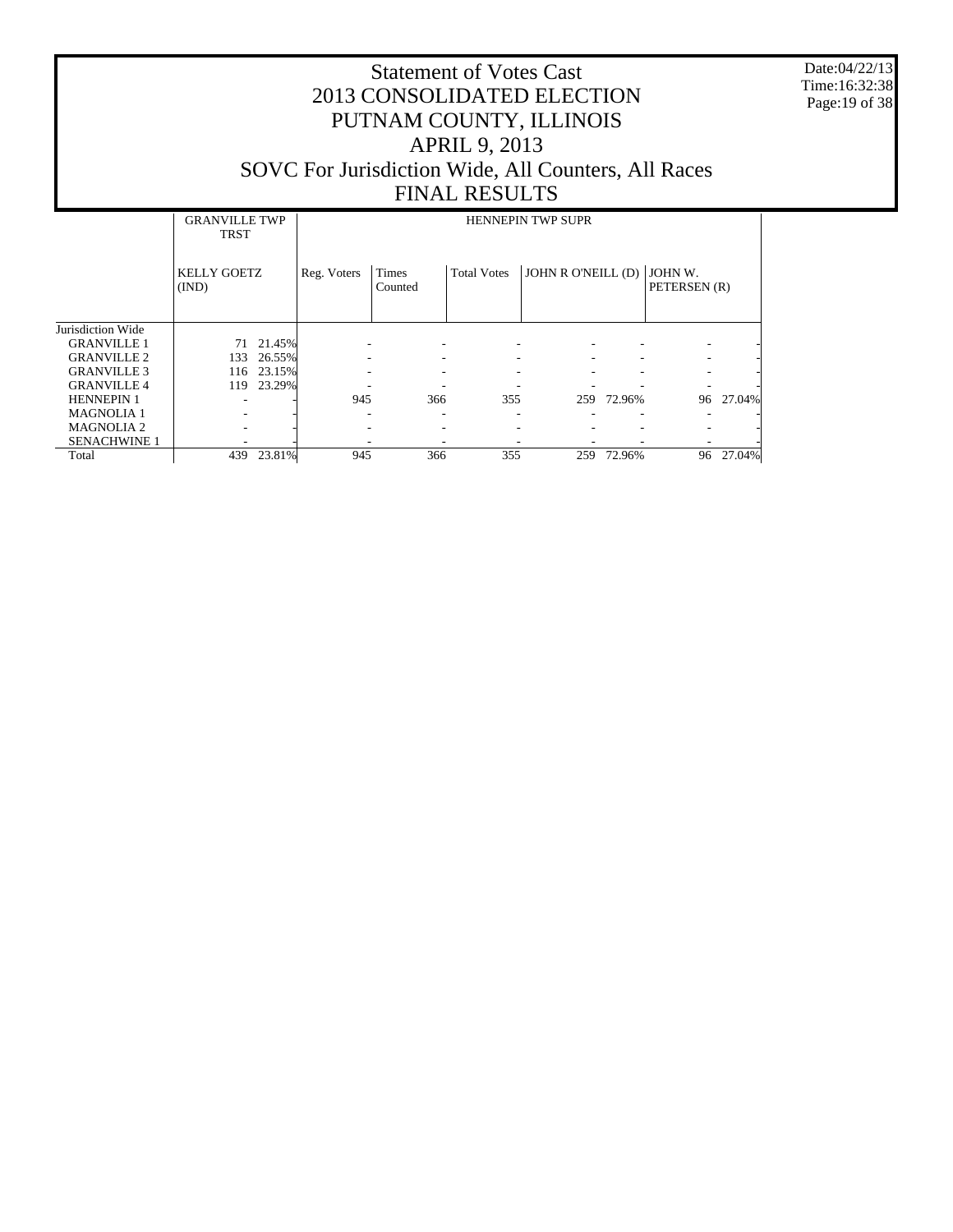Date:04/22/13 Time:16:32:38 Page:20 of 38

## Statement of Votes Cast 2013 CONSOLIDATED ELECTION PUTNAM COUNTY, ILLINOIS APRIL 9, 2013 SOVC For Jurisdiction Wide, All Counters, All Races FINAL RESULTS

|                     |             |                         | <b>HENNEPIN TWP CLERK</b> |                            |             |
|---------------------|-------------|-------------------------|---------------------------|----------------------------|-------------|
|                     | Reg. Voters | <b>Times</b><br>Counted | <b>Total Votes</b>        | DANIEL J. DE<br>MATTIA (D) |             |
| Jurisdiction Wide   |             |                         |                           |                            |             |
| <b>GRANVILLE 1</b>  |             |                         |                           |                            |             |
| <b>GRANVILLE 2</b>  |             |                         |                           |                            |             |
| <b>GRANVILLE 3</b>  |             |                         |                           |                            |             |
| <b>GRANVILLE 4</b>  |             |                         |                           |                            |             |
| <b>HENNEPIN 1</b>   | 945         | 366                     | 266                       |                            | 266 100.00% |
| <b>MAGNOLIA1</b>    |             |                         |                           |                            |             |
| <b>MAGNOLIA2</b>    |             |                         |                           |                            |             |
| <b>SENACHWINE 1</b> |             |                         |                           |                            |             |
| Total               | 945         | 366                     | 266                       |                            | 266 100.00% |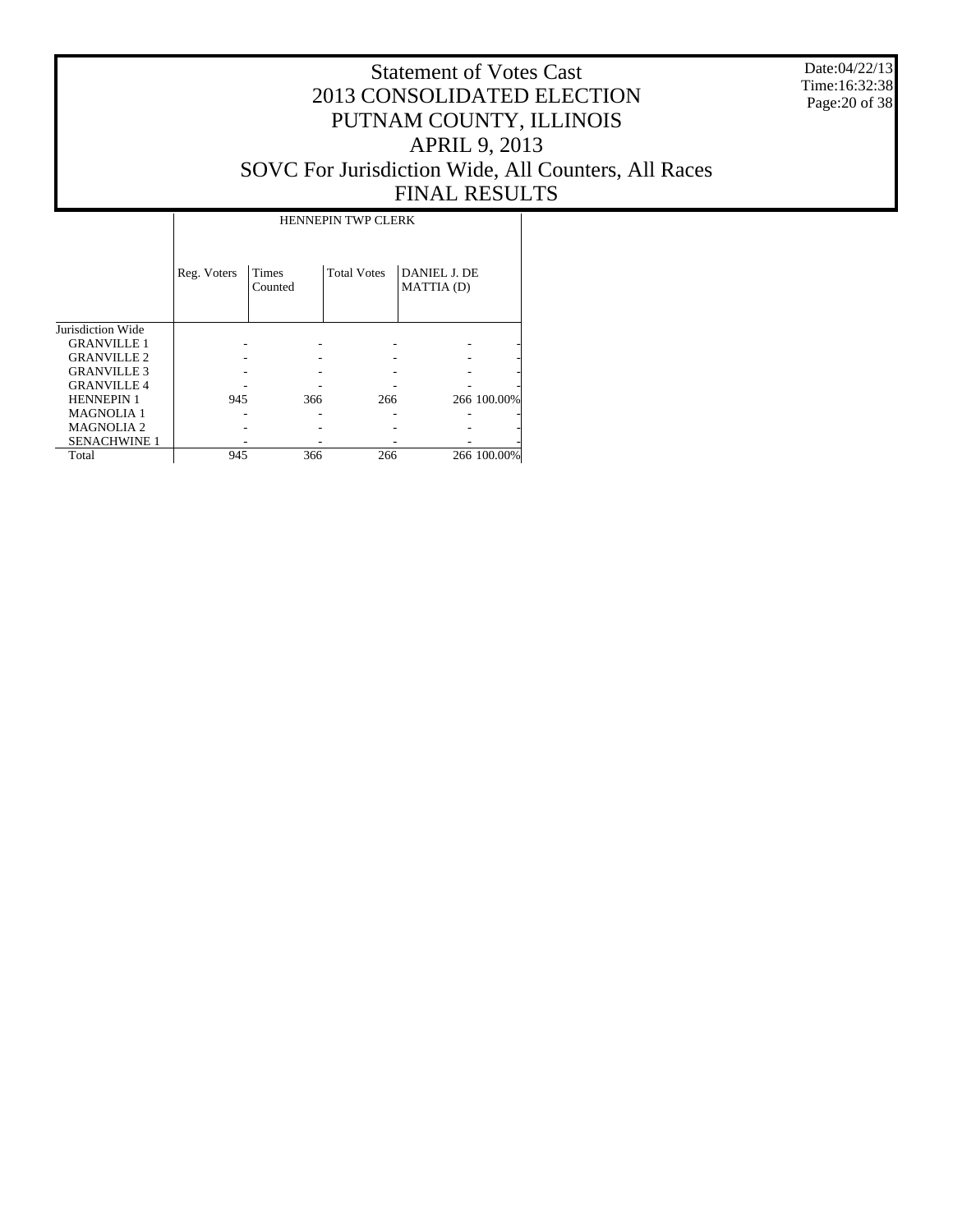Date:04/22/13 Time:16:32:38 Page:21 of 38

## Statement of Votes Cast 2013 CONSOLIDATED ELECTION PUTNAM COUNTY, ILLINOIS APRIL 9, 2013 SOVC For Jurisdiction Wide, All Counters, All Races FINAL RESULTS

HENNEPIN TWP HWY

|                     | Reg. Voters | Times<br>Counted | <b>Total Votes</b> | <b>JOHN URNIKIS (D)</b> |            | KEITH BOGGIO SR.<br>(IND) |        |
|---------------------|-------------|------------------|--------------------|-------------------------|------------|---------------------------|--------|
| Jurisdiction Wide   |             |                  |                    |                         |            |                           |        |
| <b>GRANVILLE 1</b>  |             |                  |                    |                         |            |                           |        |
| <b>GRANVILLE 2</b>  |             |                  |                    |                         |            |                           |        |
| <b>GRANVILLE 3</b>  |             |                  |                    |                         |            |                           |        |
| <b>GRANVILLE 4</b>  |             |                  |                    |                         |            |                           |        |
| <b>HENNEPIN 1</b>   | 945         | 366              | 352                |                         | 222 63.07% | 130                       | 36.93% |
| <b>MAGNOLIA 1</b>   |             |                  |                    |                         |            |                           |        |
| <b>MAGNOLIA 2</b>   |             |                  |                    |                         |            |                           |        |
| <b>SENACHWINE 1</b> |             |                  |                    |                         |            |                           |        |
| Total               | 945         | 366              | 352                | 222                     | 63.07%     | 130                       | 36.93% |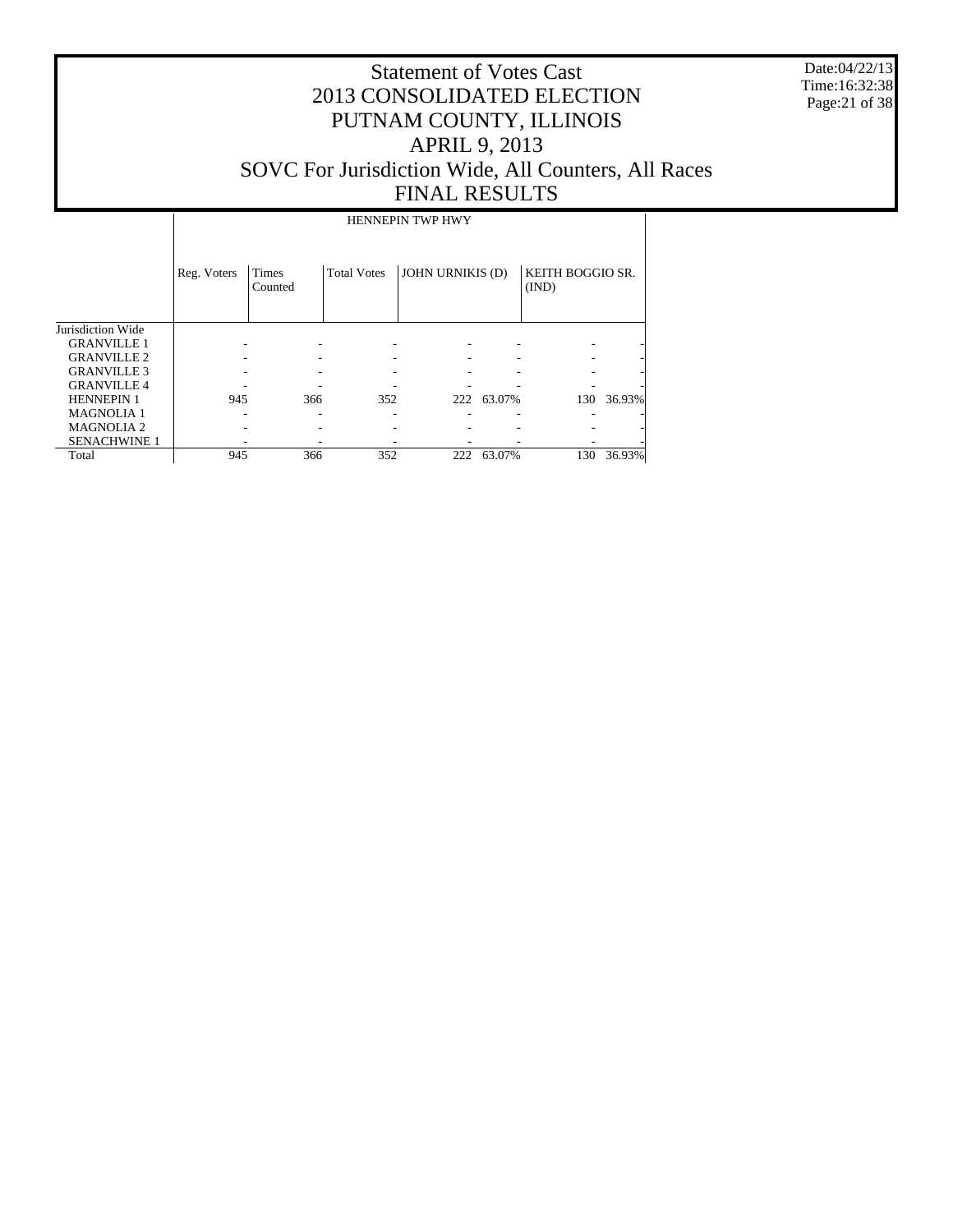| 2013 CONSOLIDATED ELECTION<br>PUTNAM COUNTY, ILLINOIS<br><b>APRIL 9, 2013</b><br>SOVC For Jurisdiction Wide, All Counters, All Races<br><b>FINAL RESULTS</b> |                          |                    |                          |  |               |                                |                   |            |                             | Date:04/22/13<br>Time:16:32:38<br>Page: 22 of 38 |
|--------------------------------------------------------------------------------------------------------------------------------------------------------------|--------------------------|--------------------|--------------------------|--|---------------|--------------------------------|-------------------|------------|-----------------------------|--------------------------------------------------|
|                                                                                                                                                              | <b>HENNEPIN TWP TRST</b> |                    |                          |  |               |                                |                   |            |                             |                                                  |
| Reg. Voters                                                                                                                                                  | Times<br>Counted         | <b>Total Votes</b> | LINDA J. DE<br>MATTIA(D) |  |               |                                | (D)               |            | THEODORE W.<br>DOUCETTE (D) |                                                  |
|                                                                                                                                                              |                          |                    |                          |  |               |                                |                   |            |                             |                                                  |
|                                                                                                                                                              |                          |                    |                          |  |               |                                |                   |            |                             |                                                  |
|                                                                                                                                                              |                          |                    |                          |  |               |                                |                   |            |                             |                                                  |
|                                                                                                                                                              |                          |                    |                          |  |               |                                |                   |            |                             |                                                  |
| 945<br>987<br>17.83%<br>366<br>176<br>20.87%<br>206<br>239                                                                                                   |                          |                    |                          |  |               |                                |                   |            | 192                         | 19.45%                                           |
|                                                                                                                                                              |                          |                    |                          |  |               |                                |                   |            |                             |                                                  |
|                                                                                                                                                              |                          |                    |                          |  |               |                                |                   |            |                             |                                                  |
|                                                                                                                                                              |                          |                    |                          |  |               |                                |                   |            |                             | 19.45%                                           |
|                                                                                                                                                              |                          | 945                | 987<br>366               |  | 176<br>17.83% | <b>Statement of Votes Cast</b> | JOHN V. BIAGI (D) | 206 20.87% | <b>RALPH GENSINI JR</b>     | 24.21%<br>239 24.21%<br>192                      |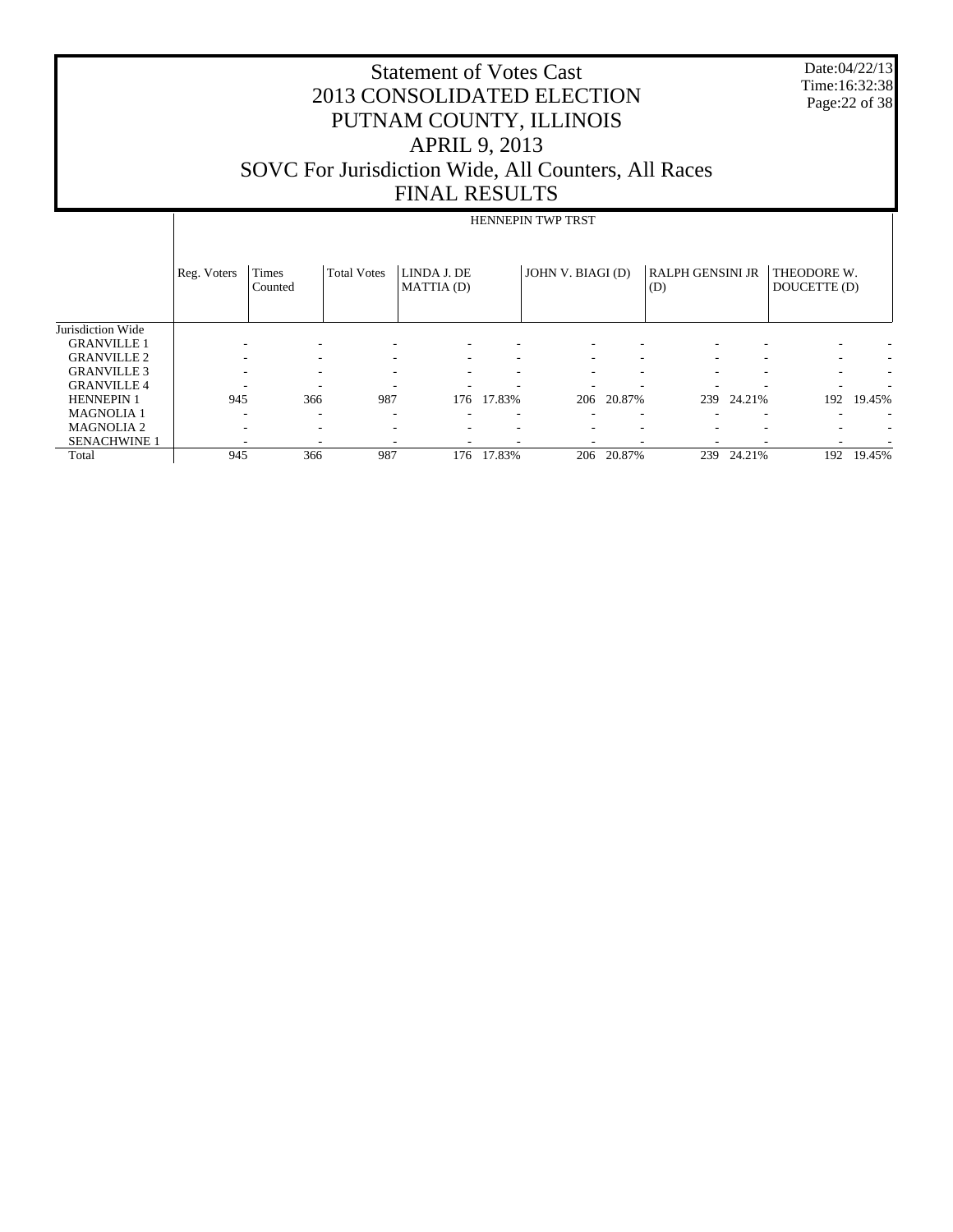Date:04/22/13 Time:16:32:38 Page:23 of 38

|                     | <b>HENNEPIN TWP</b><br><b>TRST</b> |        |             |                  | <b>MAGNOLIA TWP SUPR</b> |                                 |             |
|---------------------|------------------------------------|--------|-------------|------------------|--------------------------|---------------------------------|-------------|
|                     | <b>MARK JASON JUDD</b><br>(R)      |        | Reg. Voters | Times<br>Counted | <b>Total Votes</b>       | <b>JACOUALYN</b><br>SMITH (IND) |             |
| Jurisdiction Wide   |                                    |        |             |                  |                          |                                 |             |
| <b>GRANVILLE 1</b>  |                                    |        |             |                  |                          |                                 |             |
| <b>GRANVILLE 2</b>  |                                    |        |             |                  |                          |                                 |             |
| <b>GRANVILLE 3</b>  |                                    |        |             |                  |                          |                                 |             |
| <b>GRANVILLE 4</b>  |                                    |        |             |                  |                          |                                 |             |
| <b>HENNEPIN 1</b>   | 174                                | 17.63% |             |                  |                          |                                 |             |
| <b>MAGNOLIA1</b>    |                                    |        | 342         | 92               | 86                       |                                 | 86 100.00%  |
| <b>MAGNOLIA2</b>    |                                    |        | 413         | 164              | 141                      |                                 | 141 100.00% |
| <b>SENACHWINE 1</b> |                                    |        |             |                  |                          |                                 |             |
| Total               | 174                                | 17.63% | 755         | 256              | 227                      |                                 | 227 100.00% |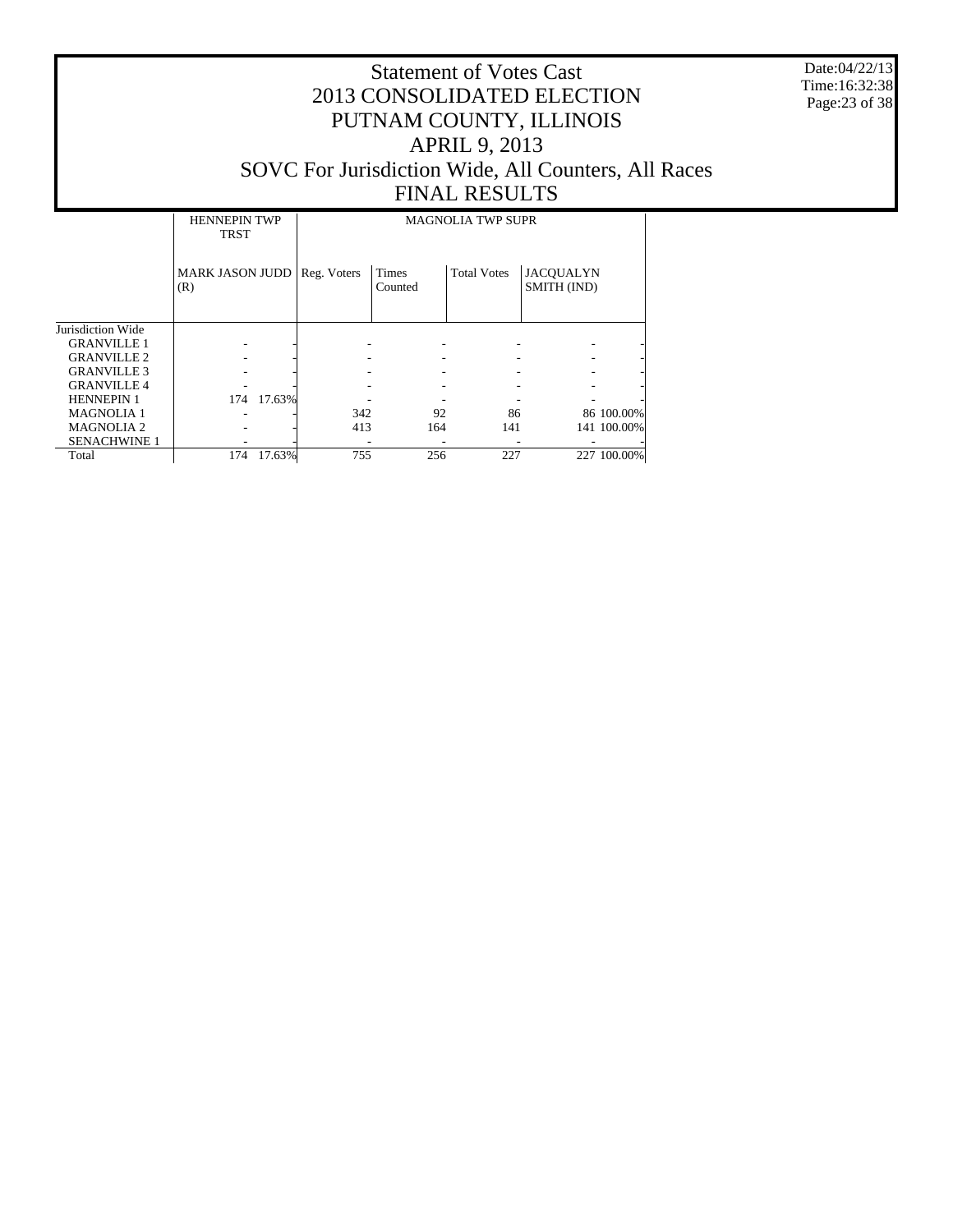Date:04/22/13 Time:16:32:38 Page:24 of 38

|                     |                          |                          | <b>MAGNOLIA TWP CLERK</b> |                                  | <b>MAGNOLIA TWP HWY</b> |                  |                    |                                  |            |  |
|---------------------|--------------------------|--------------------------|---------------------------|----------------------------------|-------------------------|------------------|--------------------|----------------------------------|------------|--|
|                     | Reg. Voters              | Times<br>Counted         | <b>Total Votes</b>        | <b>BRENDA M.</b><br>WULZEN (IND) | Reg. Voters             | Times<br>Counted | <b>Total Votes</b> | <b>GREGORY R.</b><br>GLENN (IND) |            |  |
| Jurisdiction Wide   |                          |                          |                           |                                  |                         |                  |                    |                                  |            |  |
| <b>GRANVILLE 1</b>  |                          |                          |                           |                                  |                         |                  |                    |                                  |            |  |
| <b>GRANVILLE 2</b>  | ۰                        | ۰                        |                           |                                  |                         |                  |                    | -                                |            |  |
| <b>GRANVILLE 3</b>  | -                        | ٠                        | ٠                         | ۰                                |                         | ٠<br>٠           |                    | $\overline{\phantom{a}}$         |            |  |
| <b>GRANVILLE 4</b>  | $\overline{\phantom{a}}$ | ۰.                       | ۰                         |                                  |                         |                  |                    | $\overline{\phantom{a}}$         |            |  |
| <b>HENNEPIN 1</b>   | ٠                        | $\overline{\phantom{a}}$ |                           |                                  |                         |                  | ٠                  | $\overline{\phantom{a}}$         |            |  |
| <b>MAGNOLIA1</b>    | 342                      | 92                       | 74                        | 74 100,00%                       | 342                     | 92               | 79                 |                                  | 79 100.00% |  |
| <b>MAGNOLIA2</b>    | 413                      | 164                      | 133                       | 133 100.00%                      | 413                     | 164              | 135                | 135 100.00%                      |            |  |
| <b>SENACHWINE 1</b> |                          |                          |                           |                                  |                         |                  |                    |                                  |            |  |
| Total               | 755                      | 256                      | 207                       | 207 100.00%                      | 755                     | 256              | 214                | 214 100.00%                      |            |  |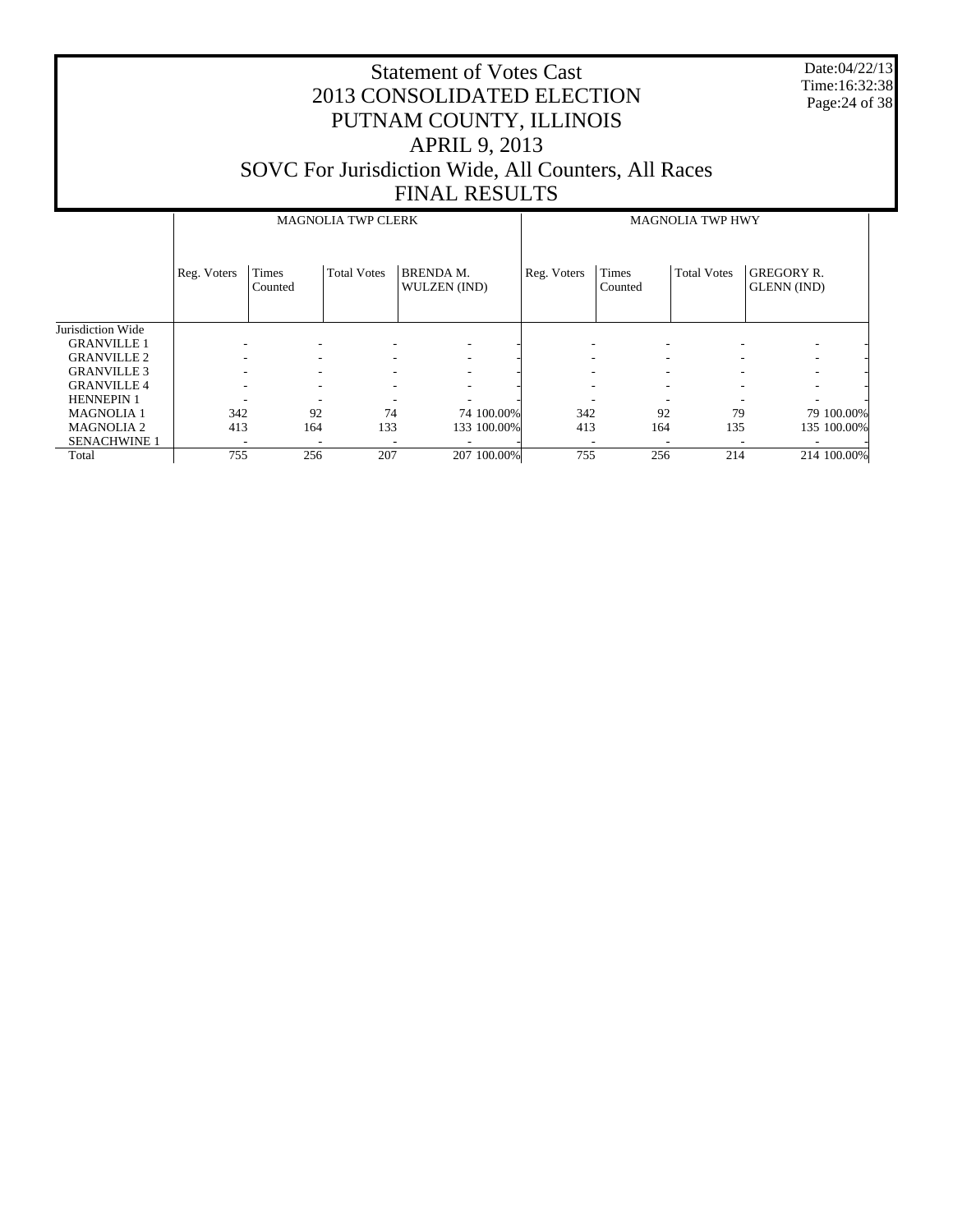Date:04/22/13 Time:16:32:38 Page:25 of 38

#### Statement of Votes Cast 2013 CONSOLIDATED ELECTION PUTNAM COUNTY, ILLINOIS APRIL 9, 2013 SOVC For Jurisdiction Wide, All Counters, All Races FINAL RESULTS

#### MAGNOLIA TWP TRST

|                     | Reg. Voters | Times<br>Counted | <b>Total Votes</b> | <b>PATRICIA</b><br>SIEGMAN (IND) |        | ROBERT V.<br><b>MEKLEY (IND)</b> |        | <b>GEORGE E.</b><br><b>MATTERN</b> (IND) |        |
|---------------------|-------------|------------------|--------------------|----------------------------------|--------|----------------------------------|--------|------------------------------------------|--------|
| Jurisdiction Wide   |             |                  |                    |                                  |        |                                  |        |                                          |        |
| <b>GRANVILLE 1</b>  |             |                  |                    |                                  |        |                                  |        |                                          |        |
| <b>GRANVILLE 2</b>  |             |                  |                    | ۰                                |        | ٠                                | ۰      | ۰                                        |        |
| <b>GRANVILLE 3</b>  |             |                  |                    |                                  |        | $\overline{\phantom{a}}$         | ۰      |                                          |        |
| <b>GRANVILLE 4</b>  |             |                  |                    |                                  |        | $\overline{\phantom{a}}$         | -      |                                          |        |
| <b>HENNEPIN 1</b>   |             |                  |                    |                                  |        |                                  |        |                                          |        |
| <b>MAGNOLIA 1</b>   | 342         | 92               | 184                | 57                               | 30.98% | 65                               | 35.33% | 62                                       | 33.70% |
| <b>MAGNOLIA 2</b>   | 413         | 164              | 339                | 97                               | 28.61% | 131                              | 38.64% | 111                                      | 32.74% |
| <b>SENACHWINE 1</b> | ۰           |                  |                    |                                  |        |                                  |        |                                          |        |
| Total               | 755         | 256              | 523                | 154                              | 29.45% | 196                              | 37.48% | 173                                      | 33.08% |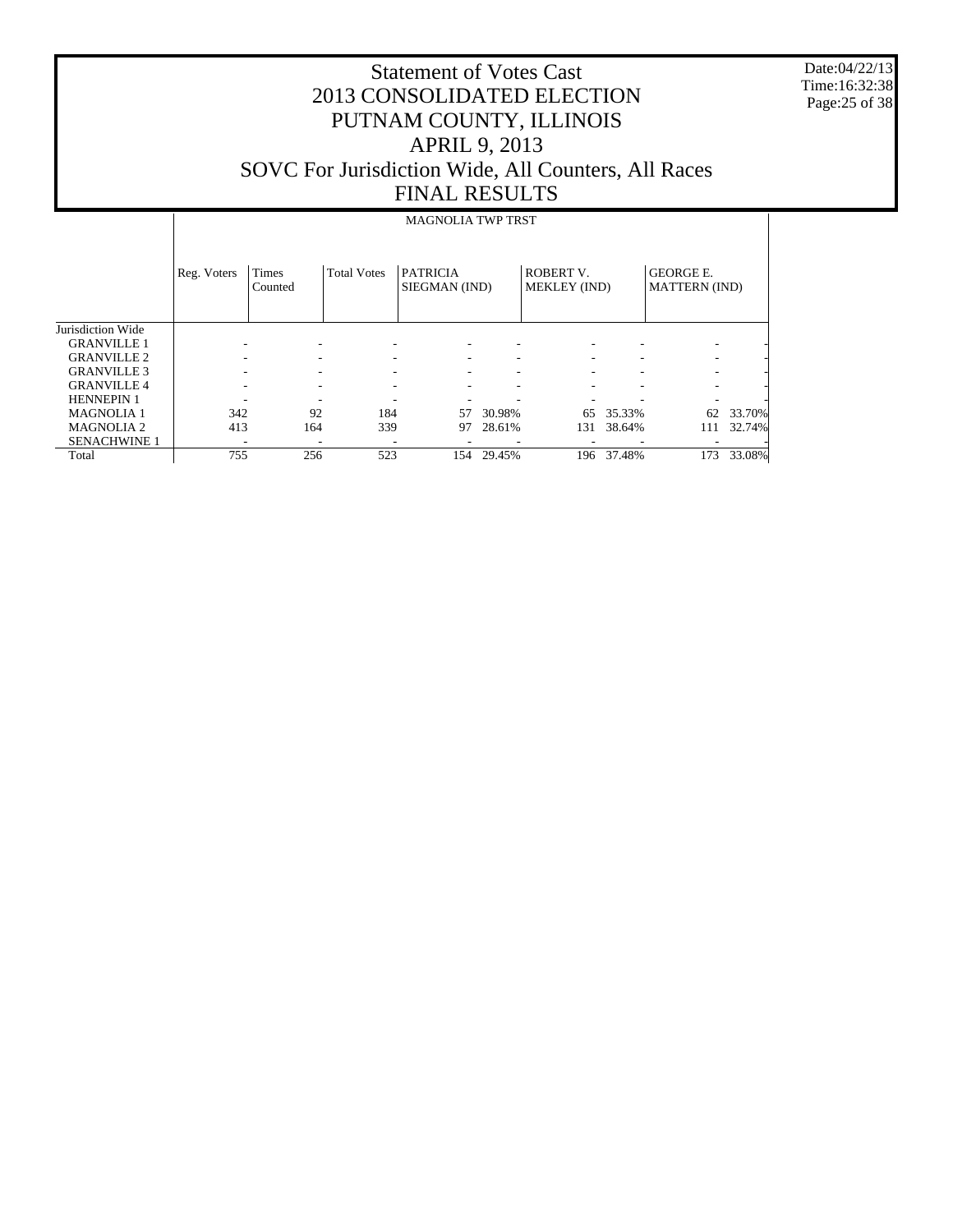Date:04/22/13 Time:16:32:38 Page:26 of 38

|                     |                          |                          | <b>SENACHWINE TWP SUPR</b> |                          | <b>SENACHWINE TWP CLERK</b> |                  |                                |                                  |            |
|---------------------|--------------------------|--------------------------|----------------------------|--------------------------|-----------------------------|------------------|--------------------------------|----------------------------------|------------|
|                     | Reg. Voters              | Times<br>Counted         | Total Votes   DAVID F.     | <b>BOUCHER (IND)</b>     | Reg. Voters                 | Times<br>Counted | <b>Total Votes</b>             | <b>RHONDA S.</b><br>DOWNEY (IND) |            |
| Jurisdiction Wide   |                          |                          |                            |                          |                             |                  |                                |                                  |            |
| <b>GRANVILLE 1</b>  |                          |                          |                            | ٠                        |                             |                  |                                |                                  |            |
| <b>GRANVILLE 2</b>  |                          |                          |                            | $\overline{\phantom{a}}$ |                             |                  | $\overline{\phantom{a}}$       | ۰.                               |            |
| <b>GRANVILLE 3</b>  |                          |                          |                            | $\overline{\phantom{a}}$ |                             | ۰                | $\overline{\phantom{a}}$       | ٠                                |            |
| <b>GRANVILLE4</b>   | ۰                        | $\overline{\phantom{a}}$ | $\overline{\phantom{a}}$   | $\overline{\phantom{a}}$ |                             | ۰                | ٠<br>۰                         | ٠                                |            |
| <b>HENNEPIN 1</b>   | $\overline{\phantom{a}}$ | $\overline{\phantom{a}}$ | $\overline{\phantom{a}}$   | $\overline{\phantom{a}}$ |                             | ۰                | $\overline{\phantom{a}}$<br>٠. | ۰                                |            |
| <b>MAGNOLIA 1</b>   |                          |                          |                            | ۰                        |                             |                  | $\overline{\phantom{a}}$       | ۰.                               |            |
| <b>MAGNOLIA 2</b>   |                          |                          |                            |                          |                             |                  |                                |                                  |            |
| <b>SENACHWINE 1</b> | 470                      | 60                       | 56                         | 56 100.00%               | 470                         | 60               | 56                             |                                  | 56 100.00% |
| Total               | 470                      | 60                       | 56                         | 56 100.00%               | 470                         | 60               | 56                             |                                  | 56 100.00% |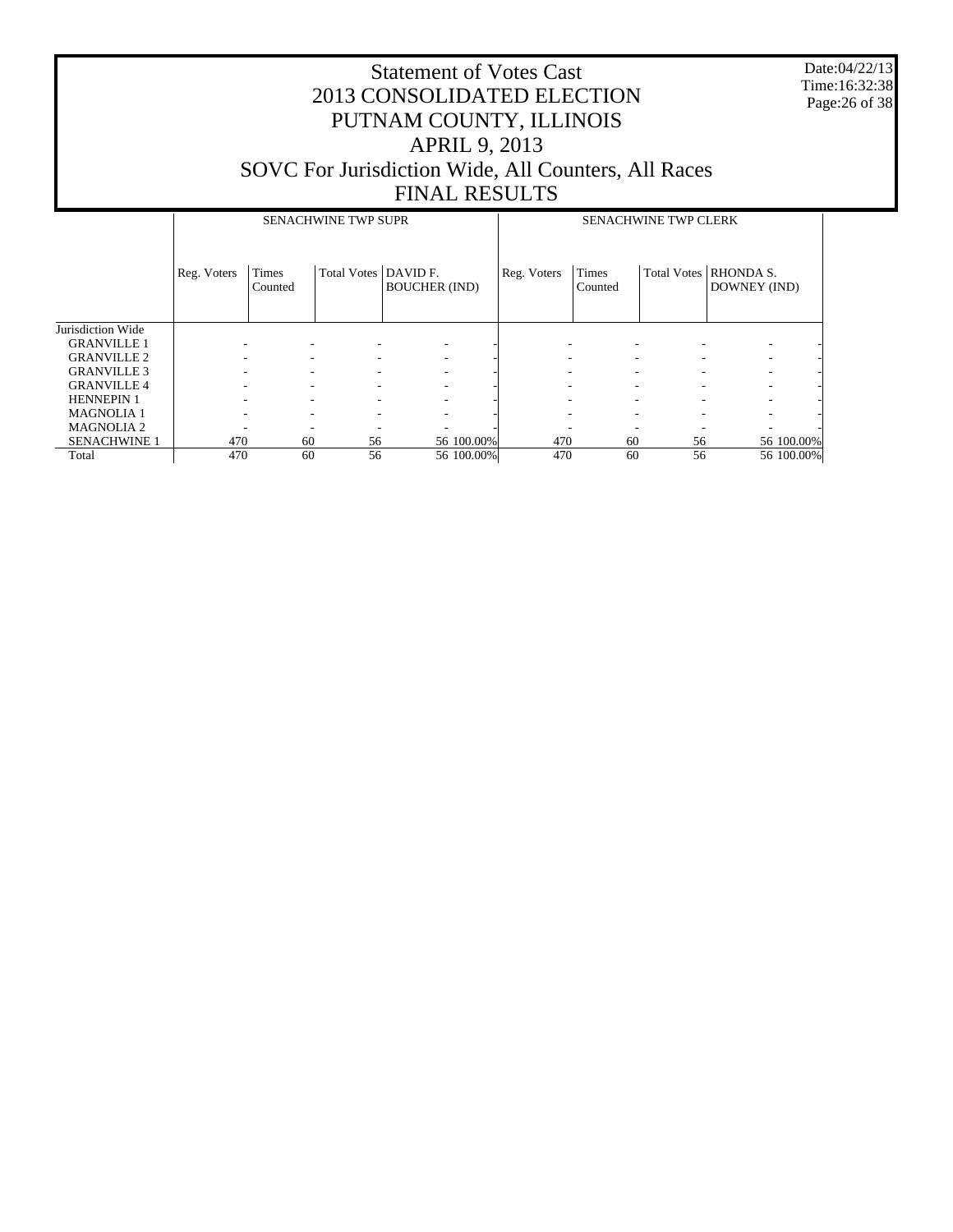Date:04/22/13 Time:16:32:38 Page:27 of 38

#### Statement of Votes Cast 2013 CONSOLIDATED ELECTION PUTNAM COUNTY, ILLINOIS APRIL 9, 2013 SOVC For Jurisdiction Wide, All Counters, All Races FINAL RESULTS

Τ

|                     |             |                  | <b>SENACHWINE TWP HWY</b> |                                           |            |
|---------------------|-------------|------------------|---------------------------|-------------------------------------------|------------|
|                     | Reg. Voters | Times<br>Counted |                           | Total Votes   WALLACE W.<br>SPRAGUE (IND) |            |
| Jurisdiction Wide   |             |                  |                           |                                           |            |
| <b>GRANVILLE 1</b>  |             |                  |                           |                                           |            |
| <b>GRANVILLE 2</b>  |             |                  |                           |                                           |            |
| <b>GRANVILLE 3</b>  |             |                  |                           |                                           |            |
| <b>GRANVILLE 4</b>  |             |                  |                           |                                           |            |
| <b>HENNEPIN 1</b>   |             |                  |                           |                                           |            |
| <b>MAGNOLIA1</b>    |             |                  |                           |                                           |            |
| <b>MAGNOLIA2</b>    |             |                  |                           |                                           |            |
| <b>SENACHWINE 1</b> | 470         | 60               | 56                        |                                           | 56 100.00% |
| Total               | 470         | 60               | 56                        |                                           | 56 100,00% |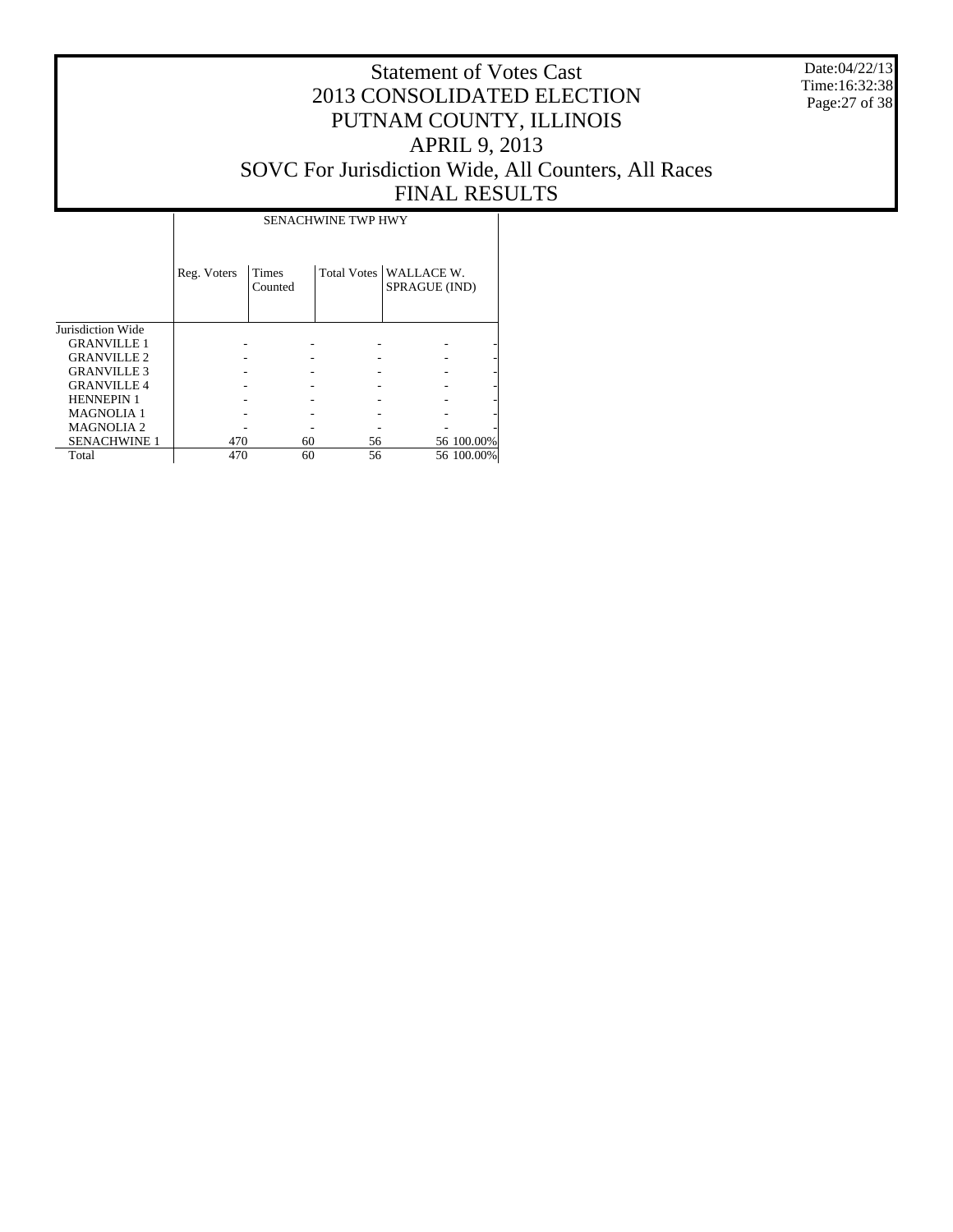Date:04/22/13 Time:16:32:38 Page:28 of 38

|                     |             |                         |                    | <b>SENACHWINE TWP TRST</b>                 |        |                                  |        |                                   |           |
|---------------------|-------------|-------------------------|--------------------|--------------------------------------------|--------|----------------------------------|--------|-----------------------------------|-----------|
|                     | Reg. Voters | <b>Times</b><br>Counted | <b>Total Votes</b> | <b>KENNETH F.</b><br><b>HAKENJOS (IND)</b> |        | GARY H.<br><b>FOUNTAIN (IND)</b> |        | <b>GEORGE L.</b><br>WHEELER (IND) |           |
| Jurisdiction Wide   |             |                         |                    |                                            |        |                                  |        |                                   |           |
| <b>GRANVILLE 1</b>  |             |                         |                    |                                            |        |                                  |        |                                   |           |
| <b>GRANVILLE 2</b>  |             |                         |                    |                                            |        |                                  |        |                                   |           |
| <b>GRANVILLE 3</b>  |             |                         |                    |                                            |        |                                  |        |                                   |           |
| <b>GRANVILLE4</b>   |             |                         |                    |                                            | ٠      |                                  |        |                                   |           |
| <b>HENNEPIN 1</b>   |             |                         |                    |                                            | ٠      |                                  |        |                                   |           |
| <b>MAGNOLIA1</b>    |             |                         |                    |                                            | ۰      |                                  |        |                                   |           |
| <b>MAGNOLIA2</b>    |             |                         |                    |                                            |        |                                  |        |                                   |           |
| <b>SENACHWINE 1</b> | 470         | 60                      | 156                | 49                                         | 31.41% | 53                               | 33.97% |                                   | 54 34.62% |
| Total               | 470         | 60                      | 156                | 49                                         | 31.41% | 53                               | 33.97% | 54                                | 34.62%    |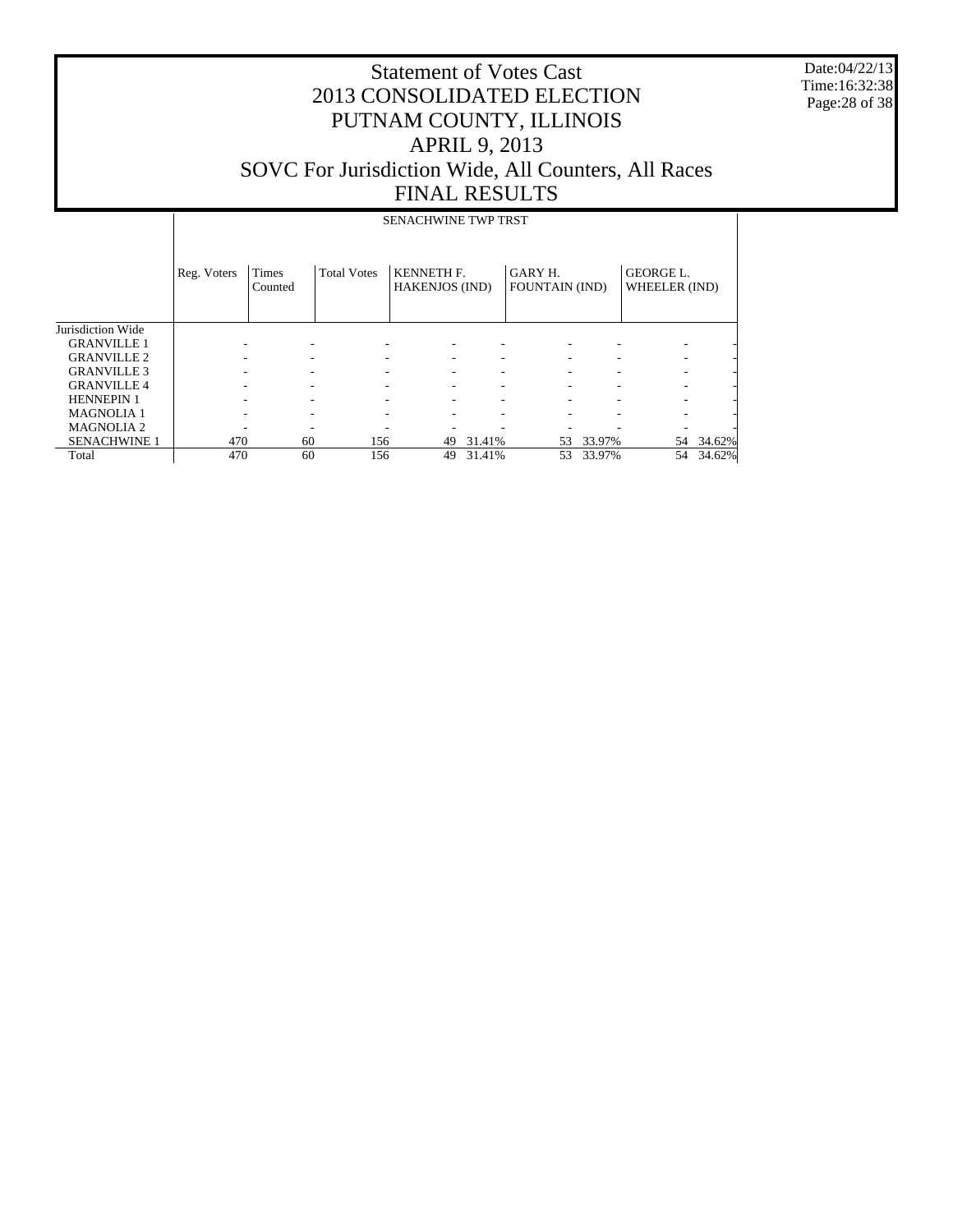|                                         | <b>Statement of Votes Cast</b><br>2013 CONSOLIDATED ELECTION<br>PUTNAM COUNTY, ILLINOIS<br><b>APRIL 9, 2013</b><br>SOVC For Jurisdiction Wide, All Counters, All Races<br><b>FINAL RESULTS</b> |                         |                    |                          |             |                         |                    |                                     |  |  |  |
|-----------------------------------------|------------------------------------------------------------------------------------------------------------------------------------------------------------------------------------------------|-------------------------|--------------------|--------------------------|-------------|-------------------------|--------------------|-------------------------------------|--|--|--|
|                                         | MTAD (HENN-SENACH)<br>HENNEPIN PARK COMMISSIONER                                                                                                                                               |                         |                    |                          |             |                         |                    |                                     |  |  |  |
|                                         | Reg. Voters                                                                                                                                                                                    | <b>Times</b><br>Counted | <b>Total Votes</b> | SHELLEY A. KAYS<br>(IND) | Reg. Voters | <b>Times</b><br>Counted | <b>Total Votes</b> | <b>DIANA</b><br><b>BRANDSTATTER</b> |  |  |  |
| Jurisdiction Wide                       |                                                                                                                                                                                                |                         |                    |                          |             |                         |                    |                                     |  |  |  |
| <b>GRANVILLE 1</b>                      |                                                                                                                                                                                                |                         |                    |                          |             |                         |                    |                                     |  |  |  |
| <b>GRANVILLE 2</b>                      |                                                                                                                                                                                                |                         |                    |                          |             |                         |                    |                                     |  |  |  |
| <b>GRANVILLE 3</b>                      |                                                                                                                                                                                                |                         |                    |                          |             |                         |                    |                                     |  |  |  |
| <b>GRANVILLE 4</b><br><b>HENNEPIN 1</b> | 945                                                                                                                                                                                            | 366<br>206              |                    |                          |             |                         |                    |                                     |  |  |  |
| <b>MAGNOLIA1</b>                        |                                                                                                                                                                                                |                         | 270                | 270 100.00%              | 558         | 249                     |                    | 206 100.00%                         |  |  |  |
| <b>MAGNOLIA2</b>                        |                                                                                                                                                                                                |                         |                    |                          |             |                         |                    |                                     |  |  |  |
| <b>SENACHWINE 1</b>                     | 470                                                                                                                                                                                            | 60                      | 55                 | 55 100.00%               |             |                         |                    |                                     |  |  |  |
| Total                                   | 1415                                                                                                                                                                                           | 426                     | 325                | 325 100.00%              | 558         | 249                     | 206                | 206 100.00%                         |  |  |  |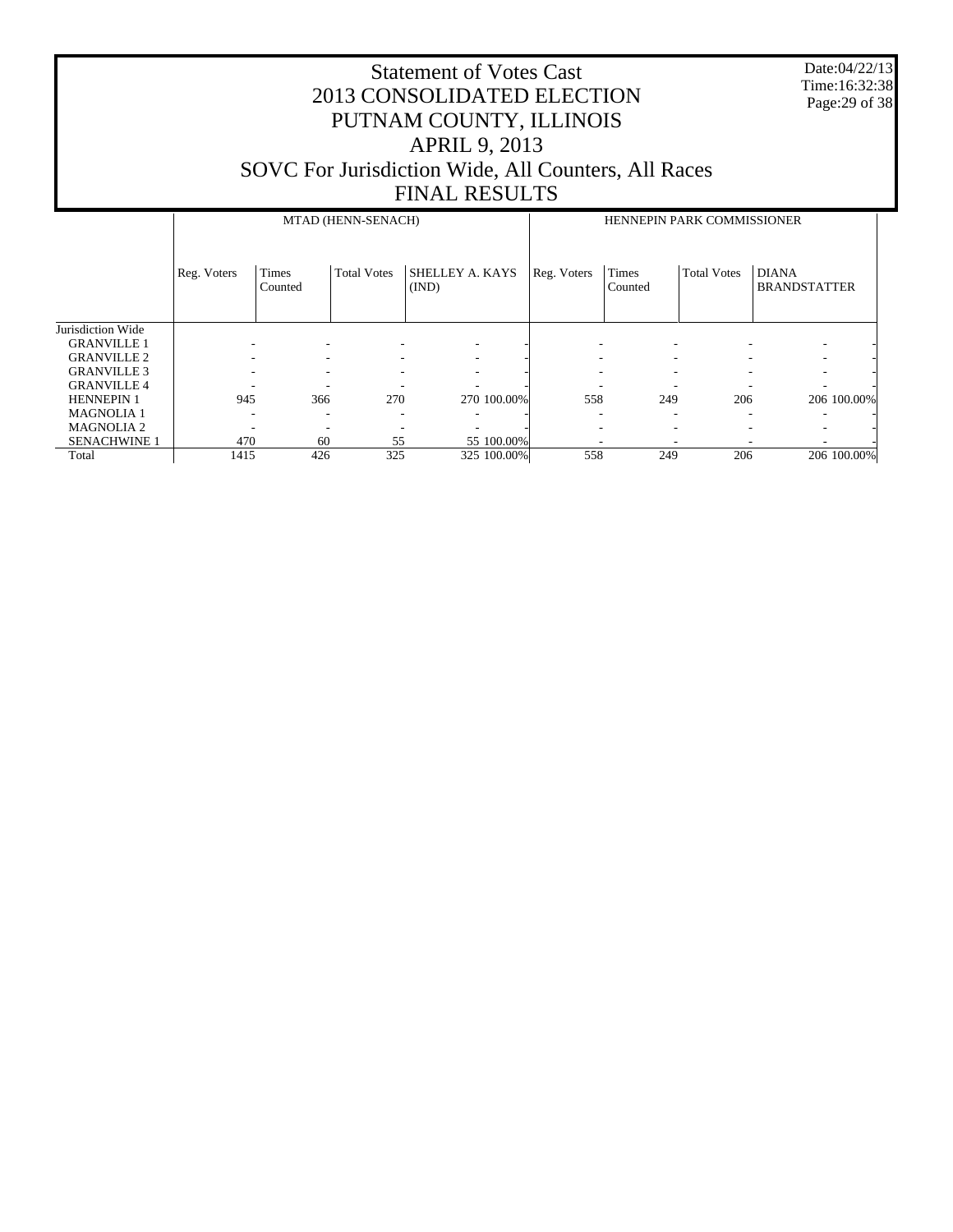Date:04/22/13 Time:16:32:38 Page:30 of 38

#### Statement of Votes Cast 2013 CONSOLIDATED ELECTION PUTNAM COUNTY, ILLINOIS APRIL 9, 2013 SOVC For Jurisdiction Wide, All Counters, All Races FINAL RESULTS

Jurisdiction Wide GRANVILLE 1 GRANVILLE 2 GRANVILLE 3 GRANVILLE 4 HENNEPIN 1 MAGNOLIA 1 MAGNOLIA 2 SENACHWINE 1 Total Reg. Voters | Times Counted Total Votes | ROBERT B. STEELE | DEBORAH K. WARD PUTNAM LIB TRUSTEE 316 116 144 73 50.69% 71 49.31%<br>531 174 213 108 50.70% 105 49.30% 531 174 213 108 50.70% 105 49.30%<br>539 201 229 117 51.09% 112 48.91% 539 201 229 117 51.09% 112 48.91% 677 202 249 125 50.20%<br>945 366 455 192 42.20% 945 366 455 192 42.20% 263 57.80%<br>342 92 125 69 55.20% 56 44.80% 342 92 125 69 55.20% 56 44.80% 413 164 223 105 47.09% 118 52.91%<br>470 60 100 45 45.00% 55 55.00%  $\begin{array}{ccccccccc} 470 & & & & 60 & & & 100 & & & 45 & 45.00\% & & & & 55 & 55.00\% \\ 4233 & & & & 1375 & & & 1738 & & & 834 & 47.99\% & & & 904 & 52.01\% \end{array}$ 834 47.99%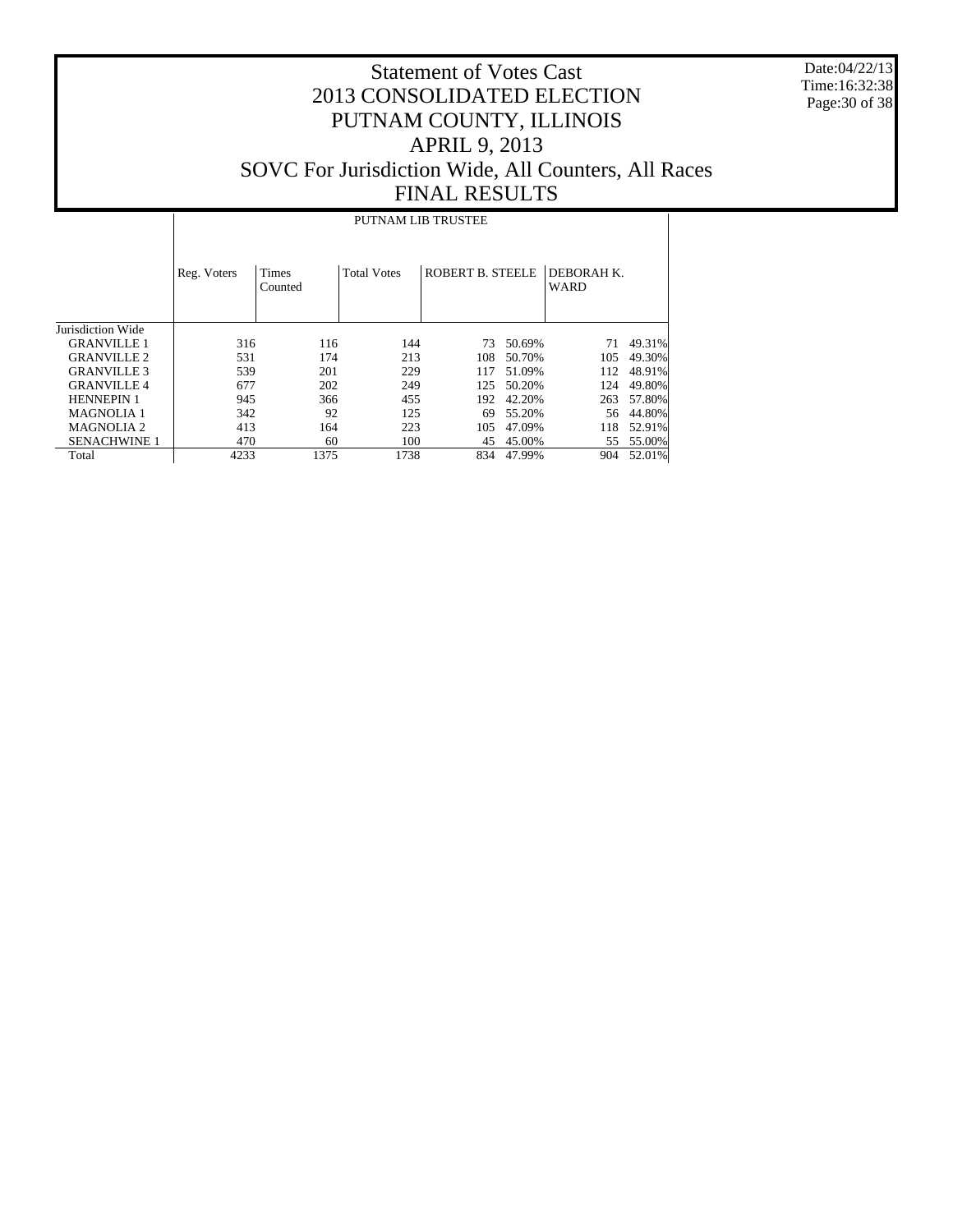Date:04/22/13 Time:16:32:38 Page:31 of 38

#### Statement of Votes Cast 2013 CONSOLIDATED ELECTION PUTNAM COUNTY, ILLINOIS APRIL 9, 2013 SOVC For Jurisdiction Wide, All Counters, All Races FINAL RESULTS

Τ

|                     |             | HENRY-SENACHWINE 5 BOARD 2 YR |    |                                       |            |
|---------------------|-------------|-------------------------------|----|---------------------------------------|------------|
|                     | Reg. Voters | Times<br>Counted              |    | Total Votes STEPHEN B.<br><b>ROWE</b> |            |
| Jurisdiction Wide   |             |                               |    |                                       |            |
| <b>GRANVILLE 1</b>  |             |                               |    |                                       |            |
| <b>GRANVILLE 2</b>  |             |                               |    |                                       |            |
| <b>GRANVILLE 3</b>  |             |                               |    |                                       |            |
| <b>GRANVILLE 4</b>  |             |                               |    |                                       |            |
| <b>HENNEPIN 1</b>   |             |                               |    |                                       |            |
| <b>MAGNOLIA1</b>    | 2           |                               |    |                                       |            |
| <b>MAGNOLIA2</b>    |             |                               |    |                                       |            |
| <b>SENACHWINE 1</b> | 468         | 58                            | 47 |                                       | 47 100,00% |
| Total               | 470         | 58                            | 47 | 47                                    | 100.00%    |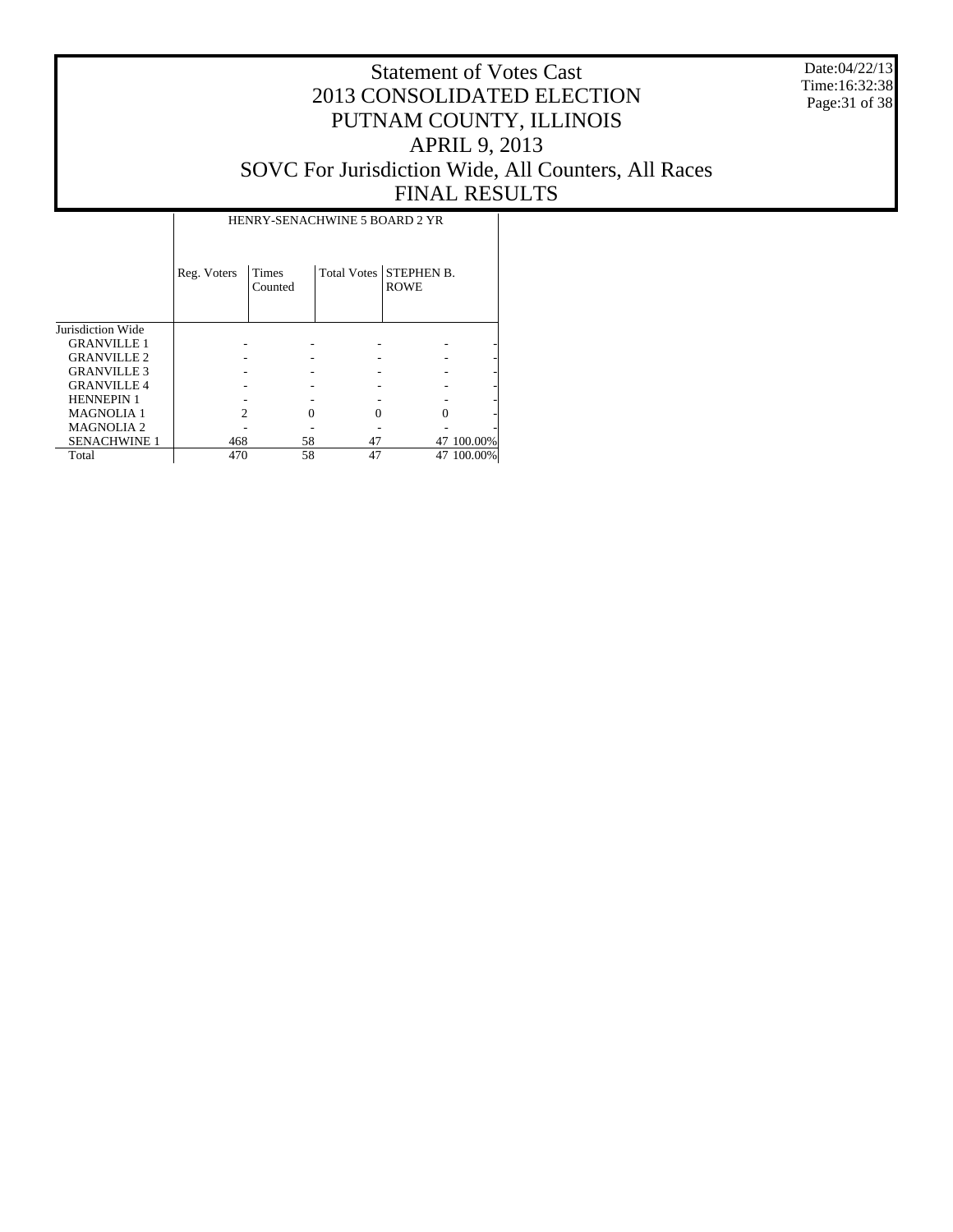Date:04/22/13 Time:16:32:38 Page:32 of 38

| HENRY-SENACHWINE 5 BOARD 4 YR |
|-------------------------------|

|                     | Reg. Voters    | Times<br>Counted         | <b>Total Votes</b>       | <b>MARY JO KLEIN</b> |        | ANGELA L.<br><b>EARLES</b> |        | <b>JAMES R. WITKO</b>    |                          | <b>EDITH PERDEW</b>      |        |
|---------------------|----------------|--------------------------|--------------------------|----------------------|--------|----------------------------|--------|--------------------------|--------------------------|--------------------------|--------|
| Jurisdiction Wide   |                |                          |                          |                      |        |                            |        |                          |                          |                          |        |
| <b>GRANVILLE 1</b>  |                | $\overline{\phantom{a}}$ |                          | ۰                    |        |                            |        |                          |                          | ۰                        |        |
| <b>GRANVILLE 2</b>  |                | $\overline{\phantom{a}}$ | $\overline{\phantom{a}}$ | $\sim$               | ۰      | ۰                          |        | $\overline{\phantom{a}}$ | $\overline{\phantom{a}}$ | ۰                        |        |
| <b>GRANVILLE 3</b>  |                | ۰                        | $\overline{\phantom{a}}$ | ۰                    | ۰      | ۰                          |        |                          | $\overline{\phantom{a}}$ | ۰                        |        |
| <b>GRANVILLE 4</b>  |                | -                        |                          | ۰                    |        |                            |        |                          | $\overline{\phantom{a}}$ |                          |        |
| <b>HENNEPIN 1</b>   |                | -                        |                          | ۰                    |        |                            |        |                          | $\overline{\phantom{a}}$ |                          |        |
| <b>MAGNOLIA 1</b>   | $\mathfrak{D}$ | $\Omega$                 | $\Omega$                 | $\Omega$             | ۰      | $\Omega$                   |        |                          | $\overline{\phantom{a}}$ | $\mathbf{0}$             |        |
| <b>MAGNOLIA 2</b>   |                |                          | -                        | ۰                    |        |                            |        |                          |                          | $\overline{\phantom{a}}$ |        |
| <b>SENACHWINE 1</b> | 468            | 58                       | 173                      | 42                   | 24.28% | 40                         | 23.12% | 46                       | 26.59%                   | 45                       | 26.01% |
| Total               | 470            | 58                       | 173                      | 42                   | 24.28% | 40                         | 23.12% | 46                       | 26.59%                   | 45                       | 26.01% |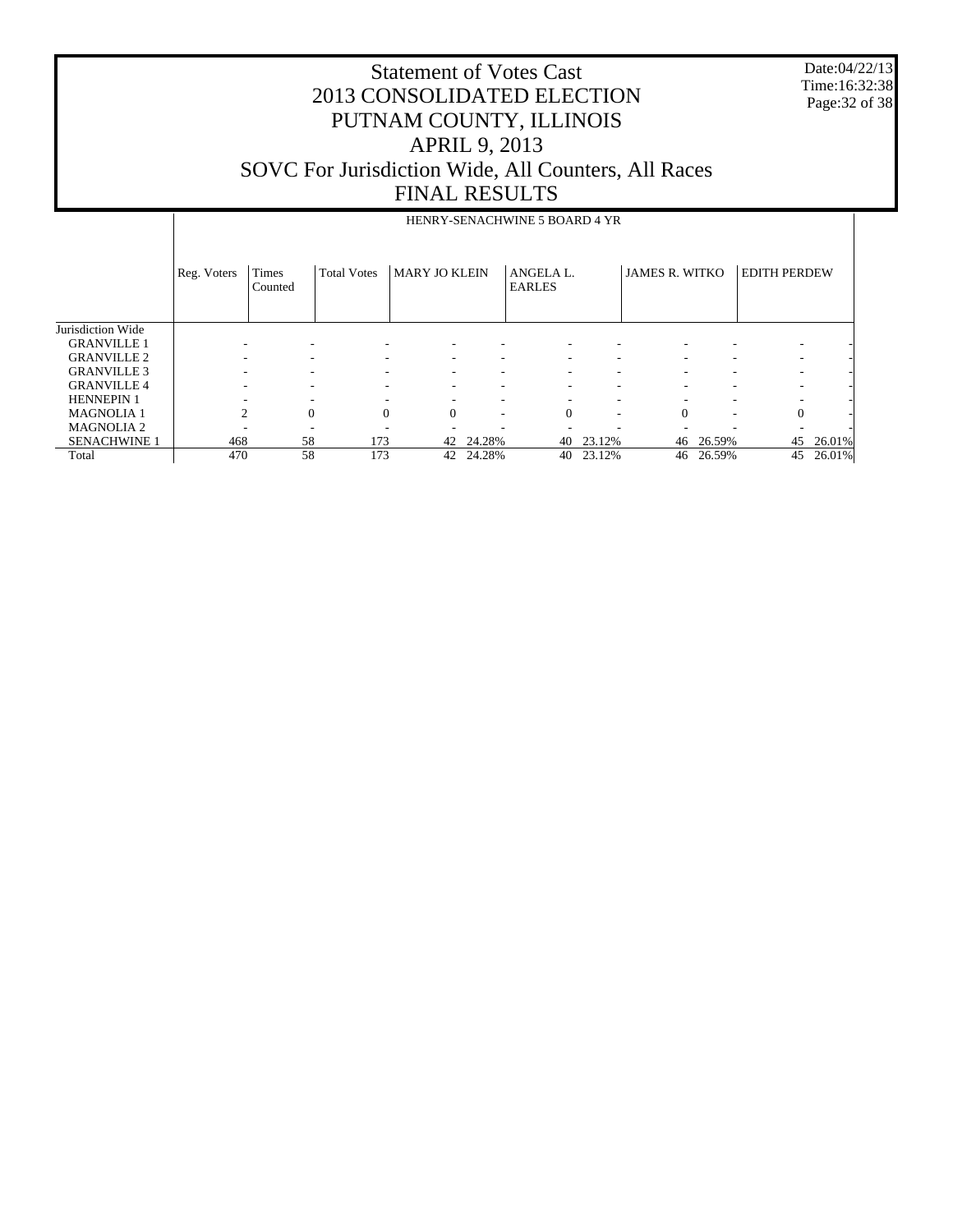Date:04/22/13 Time:16:32:39 Page:33 of 38

|                     |                | PRINCETON 115 BOARD     |                |                                 |        |                          |          |                                  |                          |                                |       |                                   |       |
|---------------------|----------------|-------------------------|----------------|---------------------------------|--------|--------------------------|----------|----------------------------------|--------------------------|--------------------------------|-------|-----------------------------------|-------|
|                     | Reg.<br>Voters | <b>Times</b><br>Counted | Total<br>Votes | <b>DORIS</b><br><b>HAMILTON</b> |        | <b>TERRY O'NEIL</b>      |          | <b>HEATHER</b><br><b>SAMPSON</b> |                          | <b>JUDSON</b><br><b>LUSHER</b> |       | <b>ELIZABETH</b><br><b>ARKELS</b> |       |
| Jurisdiction Wide   |                |                         |                |                                 |        |                          |          |                                  |                          |                                |       |                                   |       |
| <b>GRANVILLE 1</b>  |                |                         |                |                                 |        | ٠                        |          |                                  |                          |                                |       |                                   |       |
| <b>GRANVILLE 2</b>  |                |                         |                |                                 | ۰      | ۰                        |          |                                  |                          |                                |       | ۰.                                |       |
| <b>GRANVILLE 3</b>  |                |                         |                | -                               | ۰      | ٠                        |          | ۰                                |                          | -                              |       | ۰                                 |       |
| <b>GRANVILLE4</b>   |                | ۰                       | ۰              | ۰                               | ۰      | $\sim$                   | ۰.       | ۰.                               | $\overline{\phantom{a}}$ | ۰                              | ۰     | ۰.                                |       |
| <b>HENNEPIN 1</b>   |                | ۰                       | ۰              | ۰                               | ٠      | $\overline{\phantom{a}}$ | ۰.       | ۰.                               | $\overline{\phantom{a}}$ | ۰                              | ۰     | ۰.                                |       |
| <b>MAGNOLIA1</b>    |                | ۰                       |                | -                               | ۰      | $\overline{\phantom{a}}$ | ۰.       |                                  | $\overline{\phantom{a}}$ | ۰                              | ۰     | ۰.                                |       |
| <b>MAGNOLIA 2</b>   |                | ٠                       |                | -                               | ۰      | ٠                        |          | ٠                                |                          |                                |       | ٠                                 |       |
| <b>SENACHWINE 1</b> | $\overline{c}$ | 2                       |                |                                 | 50.00% | $\overline{0}$           | $0.00\%$ |                                  | 50.00%                   | $\Omega$                       | 0.00% | $\Omega$                          | 0.00% |
| Total               | $\overline{c}$ | $\overline{2}$          | $\overline{c}$ |                                 | 50.00% | $\overline{0}$           | $0.00\%$ |                                  | 50.00%                   | $\mathbf{0}$                   | 0.00% | $\mathbf{0}$                      | 0.00% |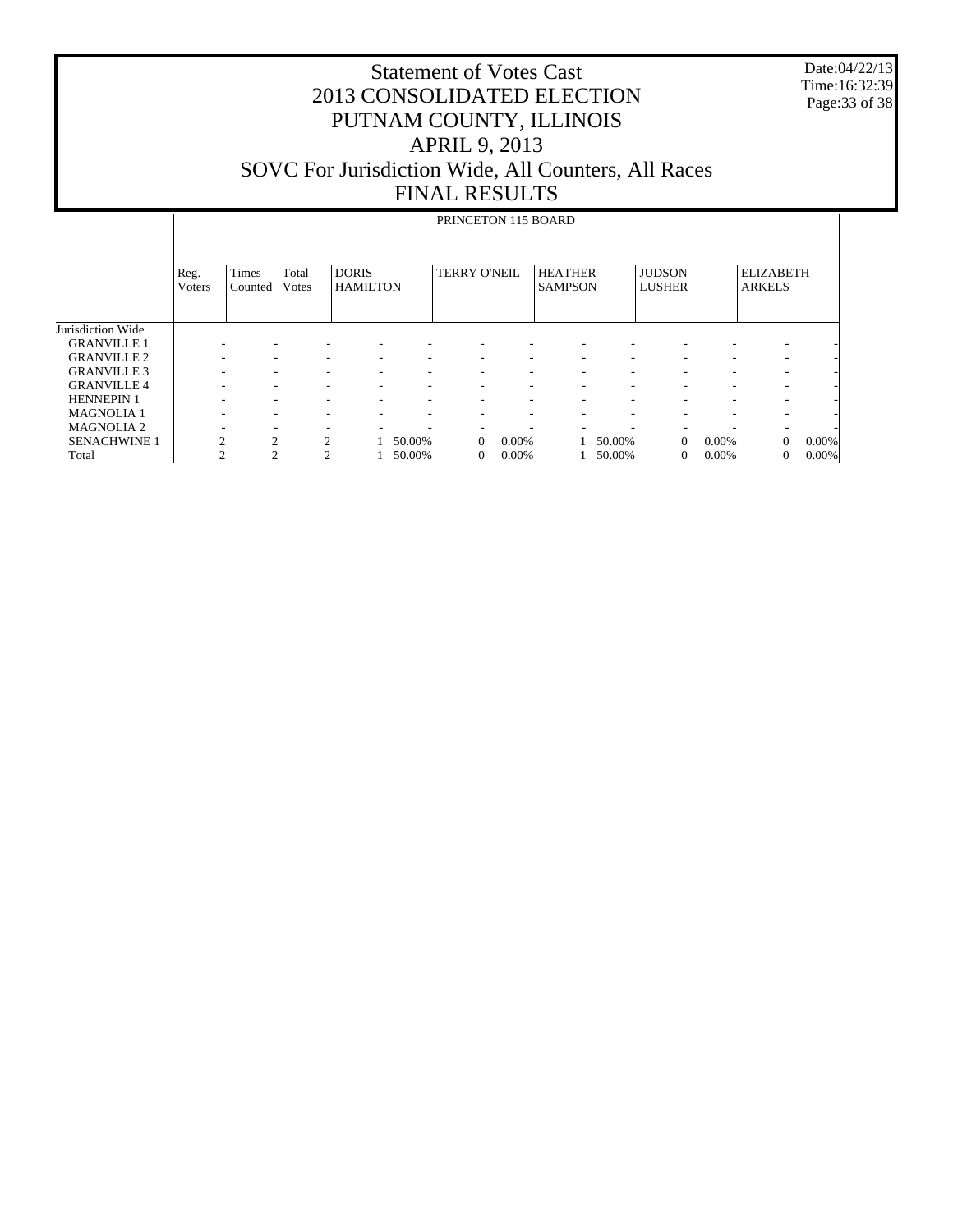Date:04/22/13 Time:16:32:39 Page:34 of 38

#### Statement of Votes Cast 2013 CONSOLIDATED ELECTION PUTNAM COUNTY, ILLINOIS APRIL 9, 2013 SOVC For Jurisdiction Wide, All Counters, All Races FINAL RESULTS

#### Jurisdiction Wide GRANVILLE 1 GRANVILLE 2 GRANVILLE 3 GRANVILLE 4 HENNEPIN 1 MAGNOLIA 1 MAGNOLIA 2 SENACHWINE 1 Total Reg. Voters | Times Counted Total Votes | ROLLEN COPELAND KRISTINA POPURELLA VICKY NAUMAN PUTNAM 535 BOARD 316 116 248 58 23.39% 72 29.03% 74 29.84%<br>531 174 351 93 26.50% 116 33.05% 117 33.33% 531 174 351 93 26.50% 116 33.05%<br>539 201 394 122 30.96% 126 31.98% 539 201 394 122 30.96% 126 31.98% 126 31.98% 677 202 397 116 29.22% 136 34.26% 119 29.97% 9550 141 25.64% 165 30.00% 165 30.00% 165 30.00% 165 30.00% 340 92 216 56 25.93% 61 28.24% 67 31.02% 110 30.73% - - - - - - - - - 3761 1315 2514 696 27.68% 784 31.19% 784 31.19%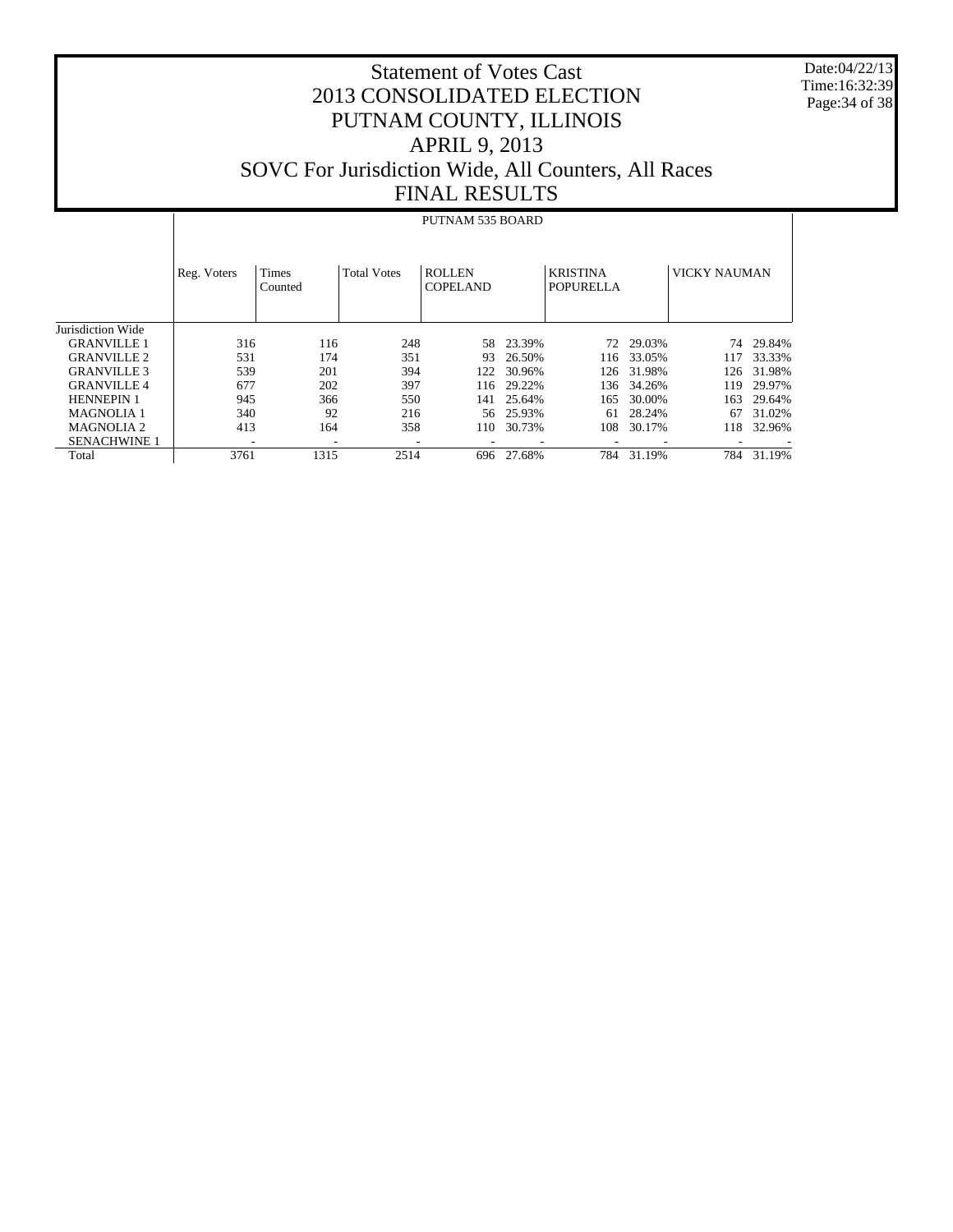Date:04/22/13 Time:16:32:39 Page:35 of 38

#### Statement of Votes Cast 2013 CONSOLIDATED ELECTION PUTNAM COUNTY, ILLINOIS APRIL 9, 2013 SOVC For Jurisdiction Wide, All Counters, All Races FINAL RESULTS

# PRINCETON 500 BOARD

Τ

|                     | PUTNAM 535 BOARD |        |                        |                  |                | PRINCETON 500 BOARD |           |                                 |       |
|---------------------|------------------|--------|------------------------|------------------|----------------|---------------------|-----------|---------------------------------|-------|
|                     | MARY L. GILBERT  |        | Reg.<br><b>V</b> oters | Times<br>Counted | Total<br>Votes | <b>JOHN YOUNG</b>   |           | <b>COLLEEN</b><br><b>SAILER</b> |       |
| Jurisdiction Wide   |                  |        |                        |                  |                |                     |           |                                 |       |
| <b>GRANVILLE 1</b>  | 44               | 17.74% |                        |                  |                |                     |           |                                 |       |
| <b>GRANVILLE 2</b>  | 21               | 5.98%  |                        |                  |                |                     |           |                                 |       |
| <b>GRANVILLE 3</b>  | 18               | 4.57%  |                        |                  |                |                     |           |                                 |       |
| <b>GRANVILLE4</b>   | 20               | 5.04%  |                        |                  |                |                     |           |                                 |       |
| <b>HENNEPIN 1</b>   | 80               | 14.55% |                        |                  | ۰              |                     |           |                                 |       |
| <b>MAGNOLIA1</b>    | 32               | 14.81% |                        |                  |                |                     |           |                                 |       |
| <b>MAGNOLIA 2</b>   | 21               | 5.87%  |                        |                  |                |                     |           |                                 |       |
| <b>SENACHWINE 1</b> |                  |        | 2                      |                  |                |                     | 1 100.00% | $\mathbf{0}$                    | 0.00% |
| Total               | 236              | 9.39%  | $\mathfrak{D}$         | $\mathfrak{D}$   |                |                     | 1 100.00% | $\mathbf{0}$                    | 0.00% |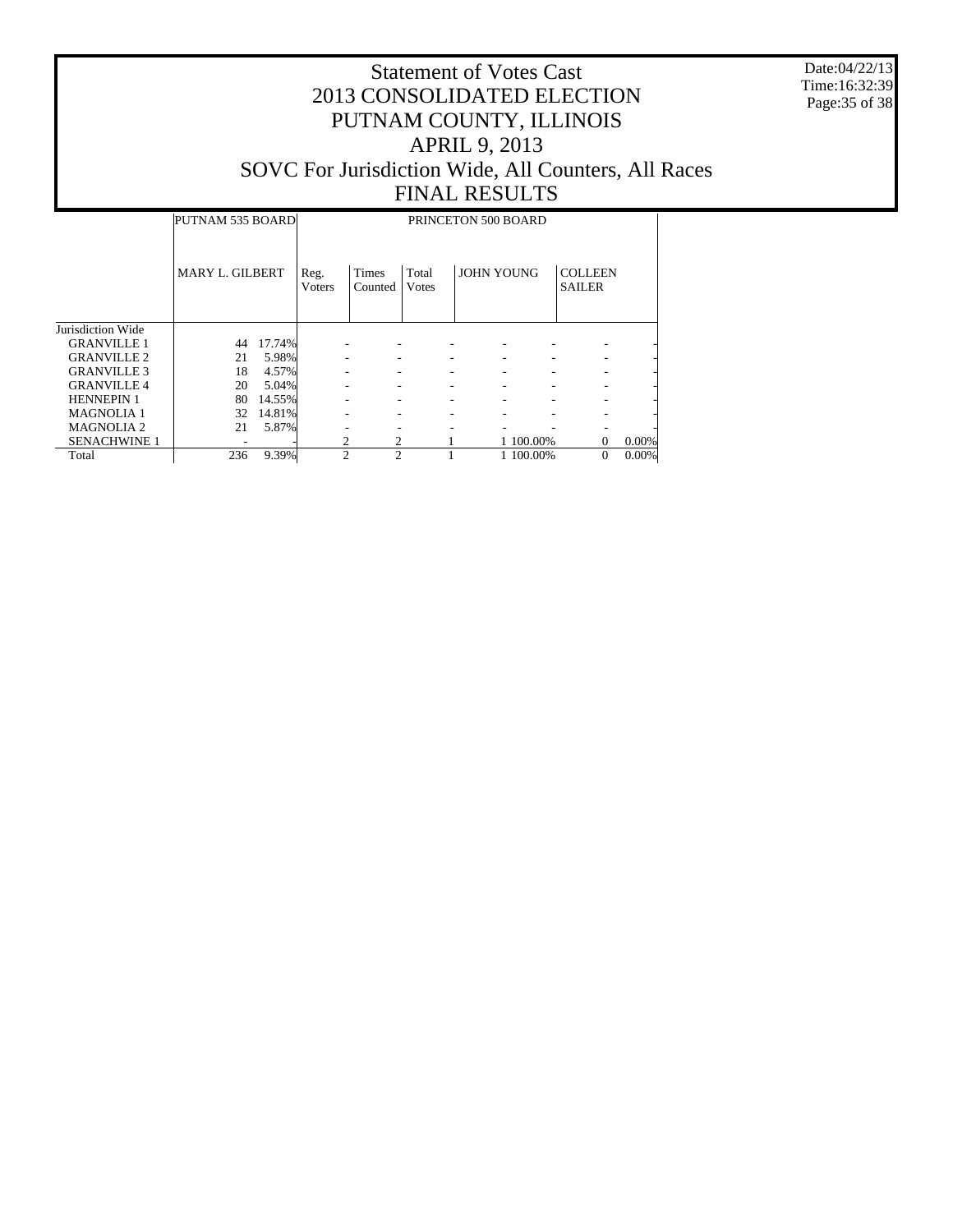Date:04/22/13 Time:16:32:39 Page:36 of 38

## Statement of Votes Cast 2013 CONSOLIDATED ELECTION PUTNAM COUNTY, ILLINOIS APRIL 9, 2013 SOVC For Jurisdiction Wide, All Counters, All Races FINAL RESULTS

#### ILL VALLEY COL 513 TRUSTEE

|                     | Reg. Voters | Times<br>Counted | <b>Total Votes</b> | BRANDON W.<br><b>EVANS</b> |            | <b>JANE GOETZ</b> |        | <b>LAURIE BONUCCI</b> |        |
|---------------------|-------------|------------------|--------------------|----------------------------|------------|-------------------|--------|-----------------------|--------|
| Jurisdiction Wide   |             |                  |                    |                            |            |                   |        |                       |        |
| <b>GRANVILLE 1</b>  | 316         | 116              | 146                | 27                         | 18.49%     | 55                | 37.67% | 64                    | 43.84% |
| <b>GRANVILLE 2</b>  | 531         | 174              | 232                | 37                         | 15.95%     | 98                | 42.24% | 97                    | 41.81% |
| <b>GRANVILLE 3</b>  | 539         | 201              | 254                | 51                         | 20.08%     | 96                | 37.80% | 107                   | 42.13% |
| <b>GRANVILLE 4</b>  | 677         | 202              | 262                | 41                         | 15.65%     | 102               | 38.93% | 119                   | 45.42% |
| <b>HENNEPIN 1</b>   | 945         | 366              | 380                | 96                         | 25.26%     | 142               | 37.37% | 142                   | 37.37% |
| <b>MAGNOLIA 1</b>   | 342         | 92               | 129                | 43                         | 33.33%     | 41                | 31.78% | 45                    | 34.88% |
| <b>MAGNOLIA 2</b>   | 413         | 164              | 231                | 59                         | 25.54%     | 84                | 36.36% | 88                    | 38.10% |
| <b>SENACHWINE 1</b> | 470         | 60               | 91                 |                            | 22 24.18%  | 28                | 30.77% | 41                    | 45.05% |
| Total               | 4233        | 1375             | 1725               |                            | 376 21.80% | 646               | 37.45% | 703                   | 40.75% |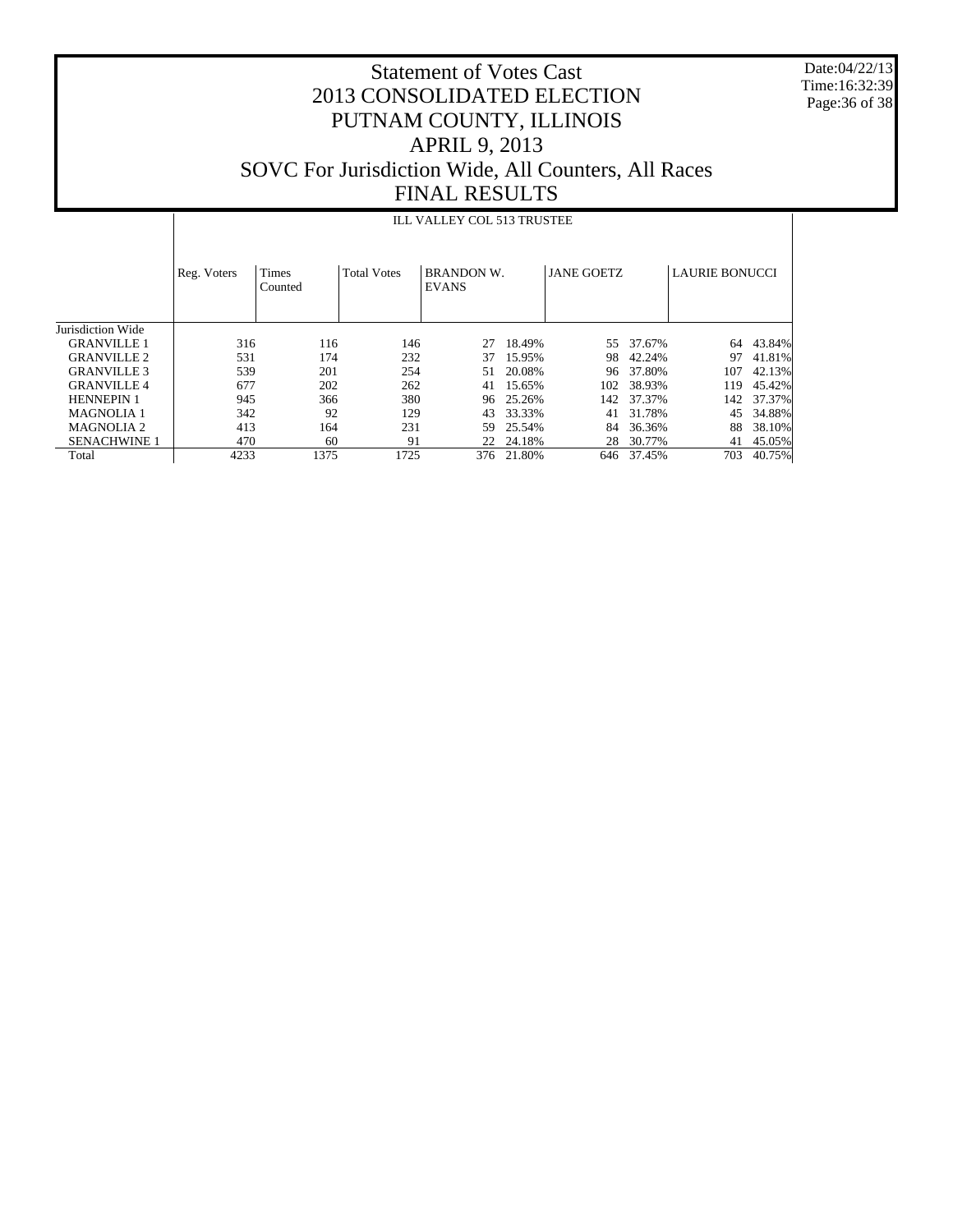Date:04/22/13 Time:16:32:39 Page:37 of 38

## Statement of Votes Cast 2013 CONSOLIDATED ELECTION PUTNAM COUNTY, ILLINOIS APRIL 9, 2013 SOVC For Jurisdiction Wide, All Counters, All Races FINAL RESULTS

#### REG BD(MAR-PUT-WOOD)

|                     | Reg. Voters | Times<br>Counted | <b>Total Votes</b> | <b>ROBERT KNEPP</b> |        | <b>BILL WHITE</b> |        |
|---------------------|-------------|------------------|--------------------|---------------------|--------|-------------------|--------|
| Jurisdiction Wide   |             |                  |                    |                     |        |                   |        |
| <b>GRANVILLE 1</b>  | 316         | 116              | 113                | 55.                 | 48.67% | 58                | 51.33% |
| <b>GRANVILLE 2</b>  | 531         | 174              | 194                | 96                  | 49.48% | 98                | 50.52% |
| <b>GRANVILLE 3</b>  | 539         | 201              | 210                | 99                  | 47.14% | 111               | 52.86% |
| <b>GRANVILLE4</b>   | 677         | 202              | 225                | 115                 | 51.11% | 110               | 48.89% |
| <b>HENNEPIN 1</b>   | 945         | 366              | 284                | 137                 | 48.24% | 147               | 51.76% |
| <b>MAGNOLIA 1</b>   | 342         | 92               | 113                | 58.                 | 51.33% | 55                | 48.67% |
| <b>MAGNOLIA 2</b>   | 413         | 164              | 202                | 103                 | 50.99% | 99                | 49.01% |
| <b>SENACHWINE 1</b> | 470         | 60               | 93                 | 47                  | 50.54% | 46                | 49.46% |
| Total               | 4233        | 1375             | 1434               | 710                 | 49.51% | 724               | 50.49% |